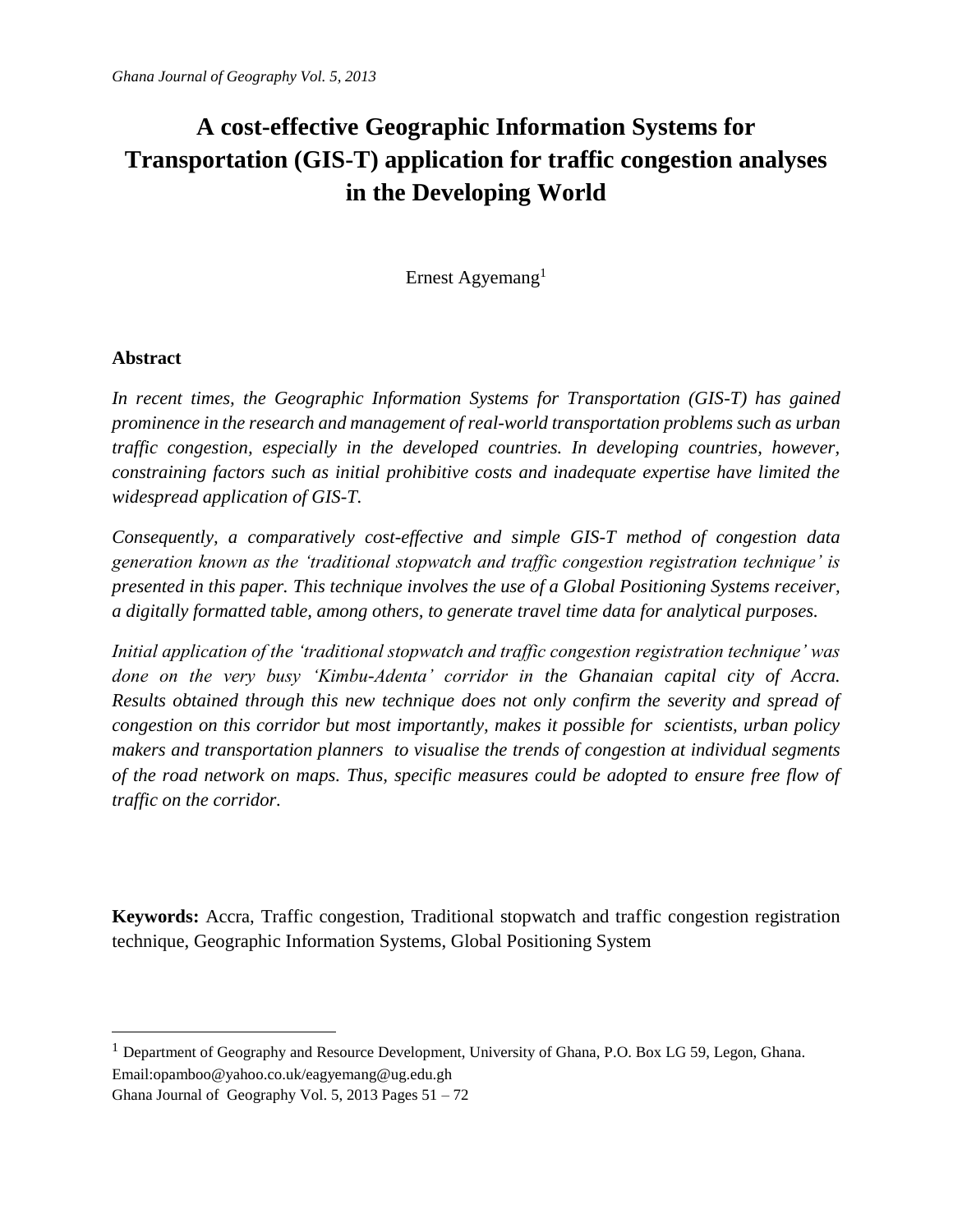### **Introduction**

It is now widely recognised that urban transport plays a crucial role for growth and development of societies all over the world. However, recent urbanisation and population growth have posed serious challenges for urban transport. Thus, recent efforts have focused on tools and techniques scientists and practitioners could employ to address these challenges and to aid planning and decision-making. The Geographic Information Systems for Transportation (GIS-T) have evolved over the years as one of the most efficient tools to research, plan and manage transportation. Transportation scientists at the University of Washington and North-western University were among the early pioneers of geographical information systems. However, it was not until the late 1980s that GIS-T entered mainstream literature as one of the most significant GIS application fields (Rodrigue et al., 2009; Fletcher, 2000; Wiggins et al 2000).

GIS-T applications are enormous, including: infrastructure planning and management, transportation safety analysis, travel demand analysis, traffic monitoring and control, public transit planning and operations and environmental impacts assessment. Other applications include intelligent transportation systems (ITS), routing and scheduling, vehicle tracking and dispatching, fleet management, site selection and service area analysis, supply chain management and urban traffic congestion management.

However, it appears that the full potential of GIS-T have been realised primarily in the developed countries (Taylor et al., 2000; Quiroga, 2000; Quiroga & Bullock 1998; Harding et al., 1996; Zito & Taylor 1996; Guo & Poling, 1995; Zito et al., 1995). In developing countries, however, a number of factors have limited the application of GIS-T. First, while GIS-T applications in developed countries have emphasised the use of sophisticated incident detection procedures (Govind et al., 1999), most scientists and practitioners in developing countries find the initial financial cost prohibitive and a barrier to the adoption of the technology. Second, extra technical skills and training are required to operate these devices for which most developing countries lack qualified personnel. Finally, tuition fees in available institutions are very high resulting in a dearth of personnel equipped to work in this area.

In the light of these constraints, this paper contributes to GIS-T applications in developing countries with a comparatively cost-effective method of data generation to aid decision-making and planning purposes. The added advantage is that while GIS-T applications are many and varied; this paper has chosen to focus on urban traffic congestion management. This is due to the following reasons: first, it is generally recognised that urban traffic congestion imposes huge economic costs on developing countries. According to Dulal et al., (2011) and ESCAP (2007), the costs of traffic congestion in Manila, Jakarta, Kuala Lumpur, and Bangkok in 1996 were 0.7 %, 0.9 %, 1.8 %, and 2.1 % of GDP. In South Africa, the SACCI (2010) estimates that traffic congestion costs businesses about 15 million Rand per hour, excluding costs on fuel and vehicle maintenance; late freight deliveries; accidents and collisions. In Ghana, various scientists including Oteng-Ababio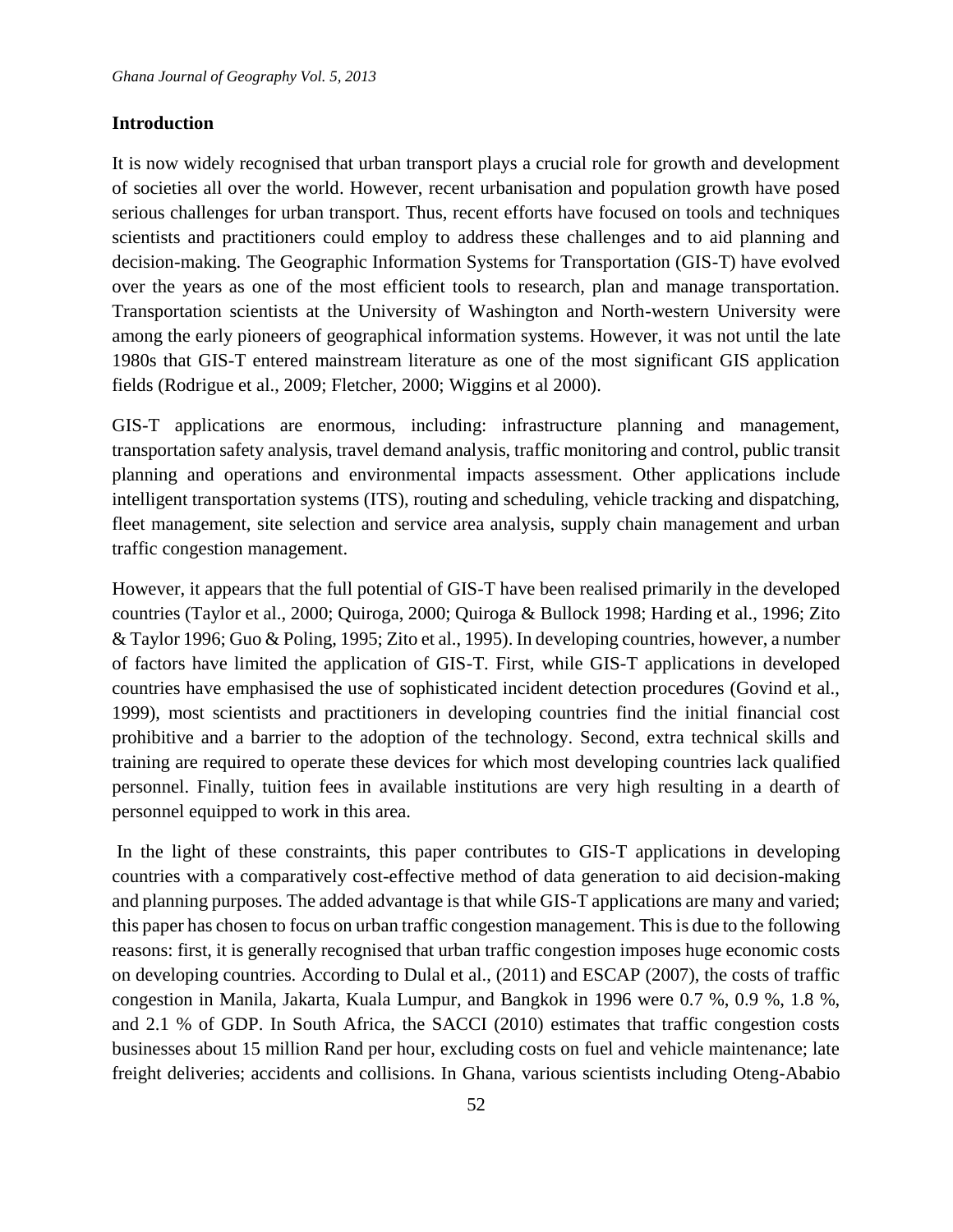and Agyemang (2012), Agyekum (2008) and Danquah (2008) have found that traffic congestion costs an estimated USD 1,095 per annum in major cities, including Accra and Kumasi. Apart from economic costs, traffic congestion imposes other negative social, environmental and atmospheric costs as well. These include road traffic accidents, poor air quality and emissions of greenhouse gases such as carbon monoxide, nitrogen oxide, sulfur dioxide, and ozone that could potentially lead to climate change and climate variability.

Therefore, an effective management of urban traffic to minimise congestion is required to ensure sustainable economic growth and development as well as climate mitigation in developing countries including Ghana.

The paper begins with an introduction detailing GIS-T and the plethora of possible applications. A literature review on GIS-T applications in congestion studies and management follows, after which a step-by-step description of the 'traditional stopwatch and traffic congestion registration technique' is presented. Results obtained from a field survey using the new technique are also discussed. The paper concludes with a reflection on the viability of GIS-T in developing countries.

# **Geographic Information Systems for Transportation: State of the art and Practice**

According to Miller and Shaw (2001), Geographic Information Systems for Transportation (GIS-T) are interconnected hardware, software, data, people, organizations and institutional arrangements for collecting, storing, analysing and communicating particular types of information about the earth. The particular types of information are transportation systems and geographic regions that affect or are affected by these systems.

Thus, as illustrated in Figure 1, GIS-T may simply be conceptualised as a cross-fertilization of an enhanced GIS and Transportation Information System (TIS), (Thill, 2000; Vonderohe et al., 1993).

**Figure 1**: GIS-T, a product of an enhanced GIS and TIS.



**Source**: Vonderohe et al. (1993).

Rodrigue et al., (2009) further outline four major components of GIS-T as encoding; management; analysis and reporting. *Encoding* means representing real-world transportation system and its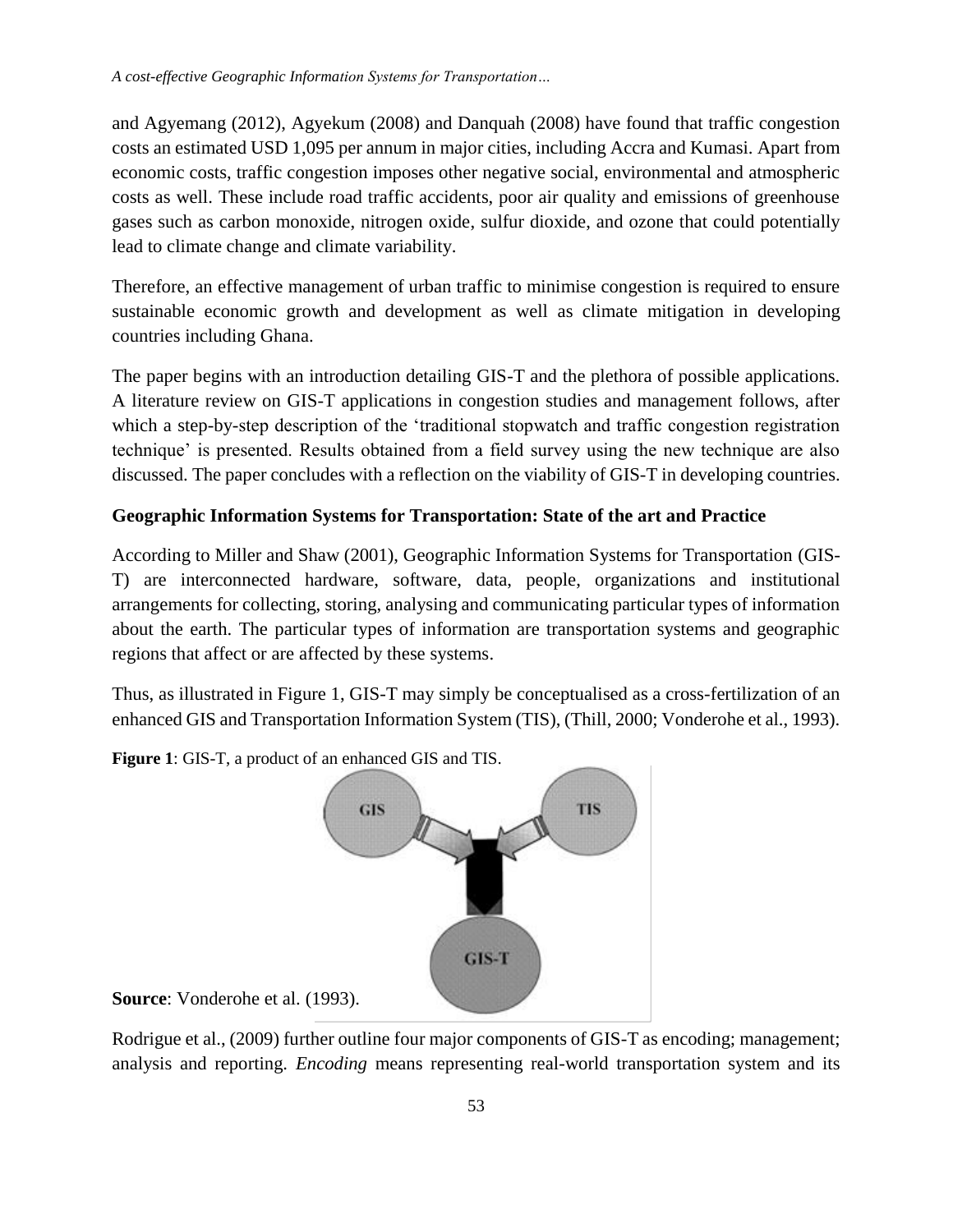spatial components as nodes and links; *management* means generating a GIS database to store encoded transport data; *analysis* refers to the tools and methodologies one could employ, including simple queries and complex models to investigate transportation issues; and finally, in *reporting*, both spatial and non-spatial information on transport are presented in a map format to aid planning and decision-making.

In GIS-T, these four components are very important as they enable the possibility of reducing complex real-world transport features into manageable units that could be manipulated and used for transportation planning and management purposes.

With respect to employing GIS-T in studying urban traffic congestion, a number of performance measures and techniques have evolved (Lomax et al., 1997; Francois &Willis, 1995; Schwartz et al., 1995).

According to a review by Lomax et al. (1997), these measures can be grouped under *highway capacity manual (HCM)*; *queuing-related*; and *travel time-based* respectively.

Quiroga (2000) explains that the first group –HCM – is composed of *volume to capacity* (V/C) *ratio*; *average intersection delay* and *level of service* (LOS). V/C ratios are frequently used because of the relative ease of traffic volume data collection and because surrogate measures such as LOS can be derived from V/C values. Average intersection delays are normally used on arterial streets. LOS measures normally range from "A" - best service to "F" - worst service. While conceptually simple and easy to understand by the professional transportation community, these HCM performance measures tend to be somewhat abstract for the traveling public. Again, they usually require detailed, location-specific input data, which make them more appropriate for localized analyses and design than for area-wide planning.

The second group i.e. queuing-related measures – usually include *queue length* and *lane occupancy*. Quiroga (2000) again explains that queue length and duration can be determined by direct observation and from vehicle detectors that are part of roadway surveillance and control systems. Queuing-related measures are becoming popular due to increasing availability of vehicle detectors and other sensors. Again, they best reflect the public's perception of congestion. However, their main limitations are that they are laborious, site-specific, and time-specific. Therefore, they are inappropriate for planning and policy-related analyses.

The third group i.e. travel time-based measures include *travel time, travel speed*, and *delay* According to Quiroga, (2000), these travel time-based measures are easily understood by both professionals and the travelling public. Also, their flexibility makes it easy to describe traffic conditions at various resolutions in both space and time. Travel time-based measures translate easily into other measures like user costs, and can be used directly to validate planning models such as travel demand forecasting models (Quiroga, 2000; Laird, 1996). Unfortunately, budgetary limitations usually impose severe restrictions on the number and coverage of travel time studies.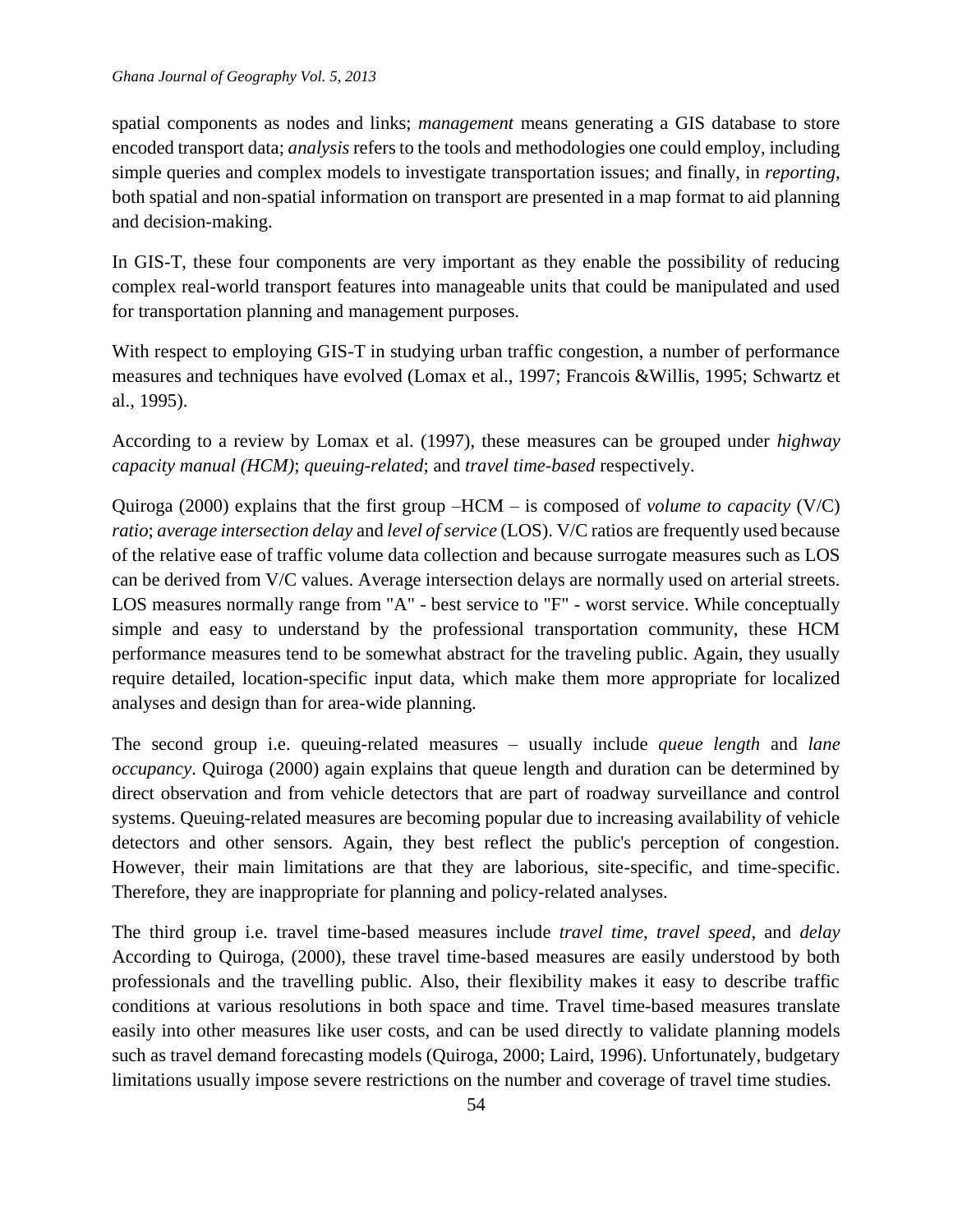Apart from the measures discussed above, the actual processes involved in generating travel time data can be grouped under *'road side'* and '*in-vehicle'* techniques respectively.

Roadside techniques, including license plate matching and automatic vehicle identification (AVI) are based on the use of detecting devices physically located along the study routes at pre-specified intervals. They obtain travel time data from vehicles traversing the route by recording passing times at those predefined checkpoints (Quiroga, 2000).

In-vehicle techniques, including the traditional stopwatch and clipboard technique as well as the automatic vehicle location (AVL) are based on the use of detection devices carried inside the vehicle. In the stopwatch and clipboard technique, travel time and passage of specific landmarks are manually recorded along the route. Two technicians are required in the vehicle: one of them to drive and the other one to manually record items such as the location and time of individual checkpoints and the length and time spent in queues.

Unfortunately, this process tends to be 1abor intensive during the data collection and data reduction phases, and spatial resolution and coverage are often limited. In addition, problems such as missing checkpoints or inaccurately marked checkpoints are common. To avoid some of these problems, many transportation agencies use distance measuring instruments (DMIs) in their probe vehicles. With a DMI, only one technician is needed in the vehicle. In some cases, it is even possible to log route and checkpoint locations. However, DMIs require frequent calibrations to avoid inaccurate speed and distance readings. In addition to this, DMIs are relatively expensive at US \$2000 per unit (Quiroga, 2000; Quiroga & Bullock, 1998; Benz and Ogden, 1996).

Apart from DMIs, the global positioning system (GPS) device is an important in-vehicle technique adopted in congestion studies (Jiang et al., 2005). GPS receivers are more versatile than DMIs because they can be used for inventories as well as fleet tracking with little or no modification in hardware. However, similar to DMIs, GPS receivers are equally expensive. A GPS receiver compliant with the  $2\pm 3m$  positional accuracy of requirement could cost no less than US \$2000 (Quiroga and Bullock, 1998).

The prohibitive financial costs associated with these sophisticated techniques of travel-time data generation have limited GIS-T applications developing countries compared to the industrialised countries. In the developing countries, research applications that have witnessed a comparatively higher proportion of GIS and GPS usage are found in epidemiological studies such as in malaria research and control in South Africa and other places in sub-Saharan Africa (Martin et al, 2002; Hay et al, 2000) risk models based on climate and satellite-retrieved data on temperature and vegetation coverage to analyze snail-borne diseases caused by *Schistosoma* spp. and *Fasciola* spp. (Kristensen et al, 2001); and analyzing improved access to tuberculosis treatment through a community-based programme in Hlabisa, South Africa (Tanser and Wilkinson, 1999).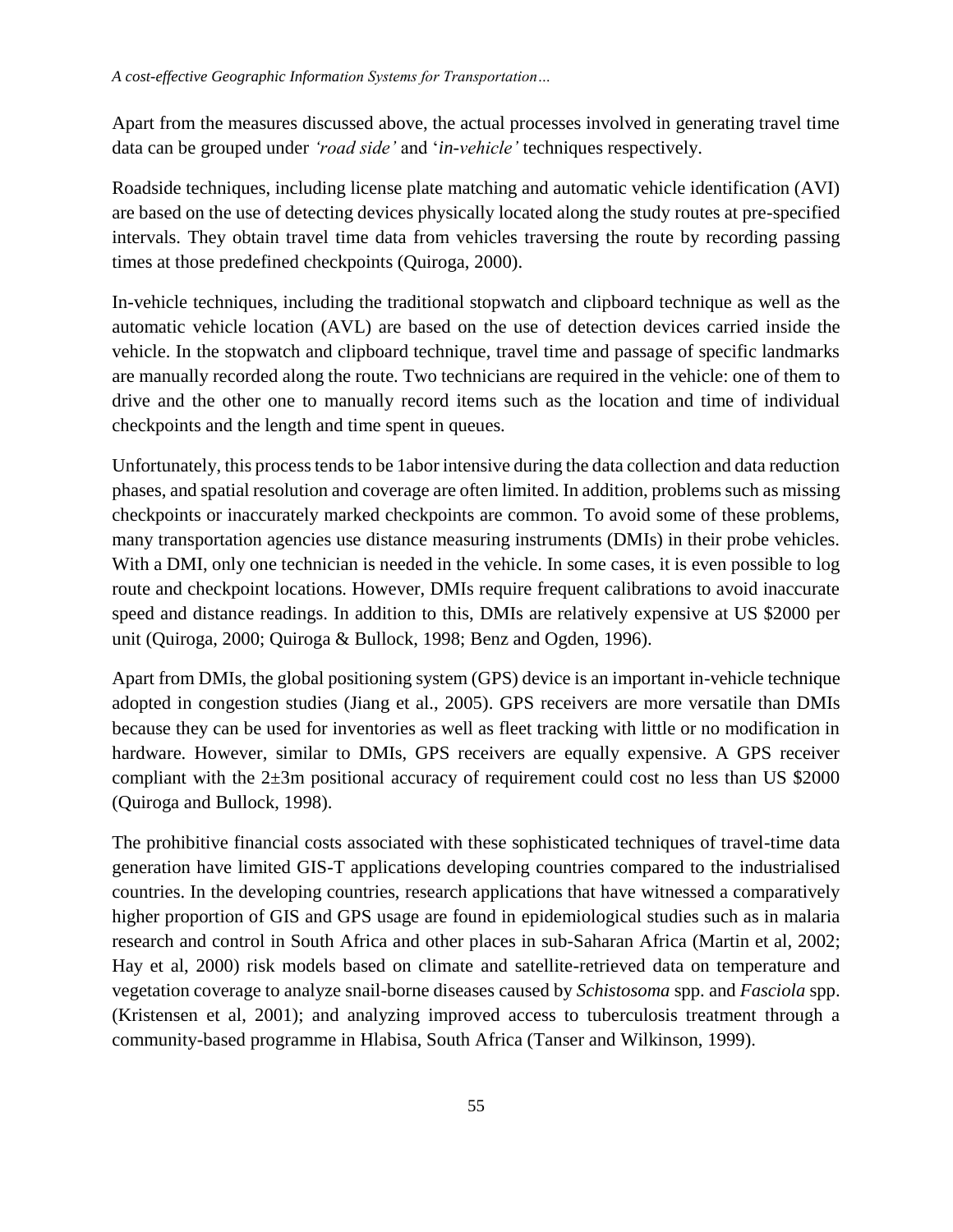Although urban traffic congestion has been identified as a major problem in cities of the developing countries, literature on GIS applications generally, and GIS-T specifically, to address the problem are virtually non-existent except one study (to my knowledge) carried out in Ghana's second largest city, Kumasi by Owusu et al. (2006).

Owusu et al. (2006) adopted the 'floating car' technique which relies on GPS technology to research the second-to-second positional changes in speed and directions of vehicles travelling within the Kumasi metropolis. The novelty in this study lies in the possibility of visualising portions of the road network where travel speeds were unacceptably low on maps. However, their study was limited in universal application because the data generation took just seven days. Again, in the 'floating car' technique, two technicians are required in the car: one to drive the vehicle, and the other one to use a clipboard and a stopwatch to manually record distance driven and the location and time stamp associated with individual checkpoints. Thus, accuracy will vary and depend on the technician. Lastly, data from the floating car technique can be compromised by missing checkpoints or inaccurately marked checkpoints (Quiroga& Bullock, 1998).

While acknowledging the contributions of these earlier studies, this author believes that further cost-effective techniques are needed to make GIS-T applications more widespread and readily accessible to city planners, transportation planners and scientists.

# **Data and Methods**

### *The Study Area*

The travel time data generation occurred in the Ghanaian city of Accra, home to about 4 million inhabitants (Ghana Statistical Service, 2010). The provision of an efficient public transport for this rapidly urbanising city has been constrained by a number of challenges including congested central areas, poor level of service from public operators and high exposure to road accidents (Kwakye and Fouracre, 1998). Previous studies have shown that over 70 % of major roads in Accra are congested with observed travel speeds as low as 20 km/hr. (Oteng-Ababio and Agyemang, 2012; Armah et al., 2010).

However, in this study, the 20-kilometre 'Kimbu-Adenta' corridor in Accra was purposively selected as the study area. The selection of this particular corridor is justified by the fact that it was on this network that Ghana's first-ever bus rapid transit system (BRTS) was introduced by the Metro Mass Transit Limited (MMTL) -a quasi-public transport service provider–in September, 2005. The BRT service was a special high frequency bus service that connected commuters from 'Kimbu' in downtown Accra to the peripheral town of 'Adenta' with 'Tetteh Quarshie' serving as central transport hub and change over point (see Figure 2). This express bus service was well patronised by commuters in Accra with over 20,000 tickets sold daily (MMTL, 2008).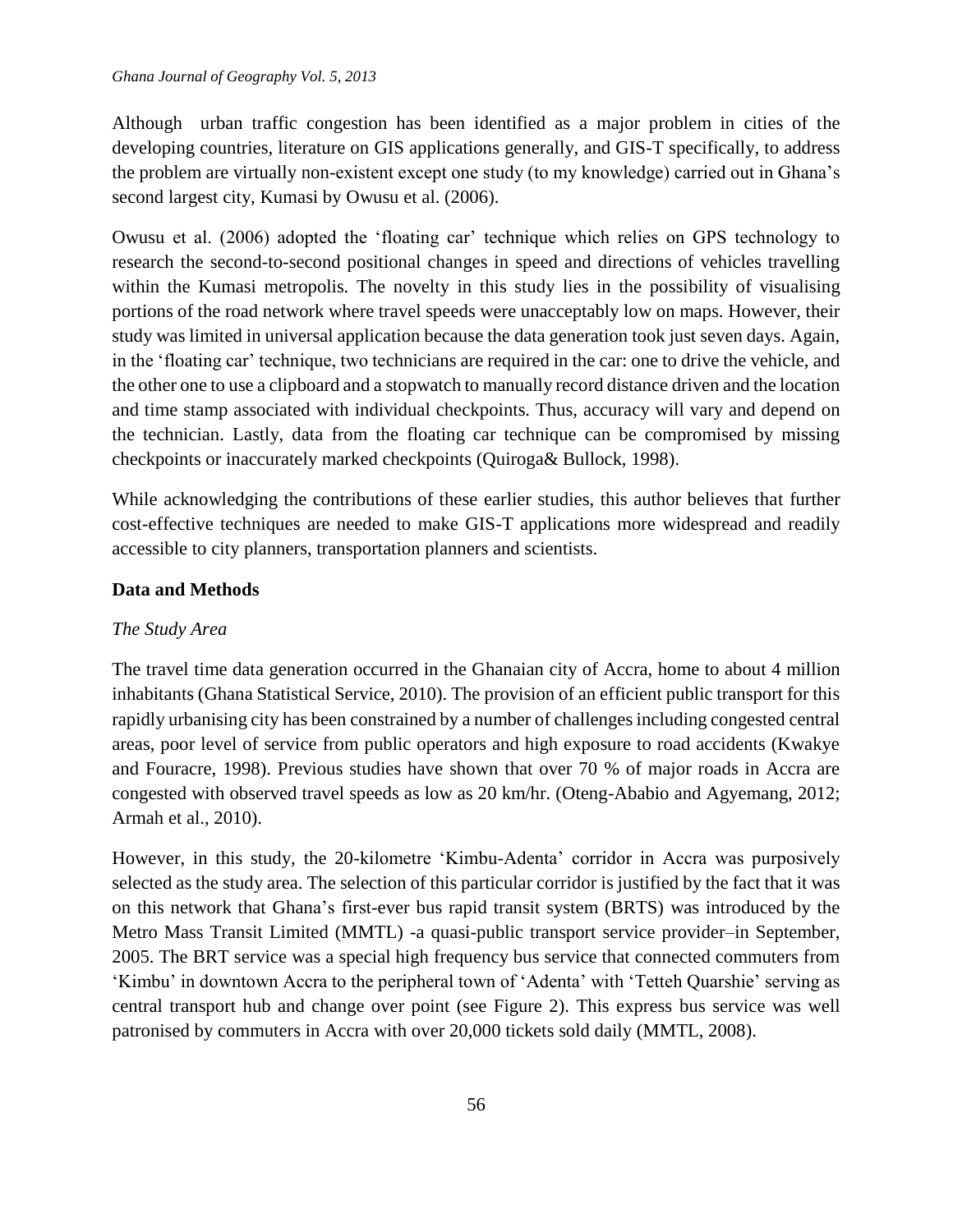

**Figure 2**: A Map of Accra showing locations of pilot BRTS stops on the Kimbu-Adenta Corridor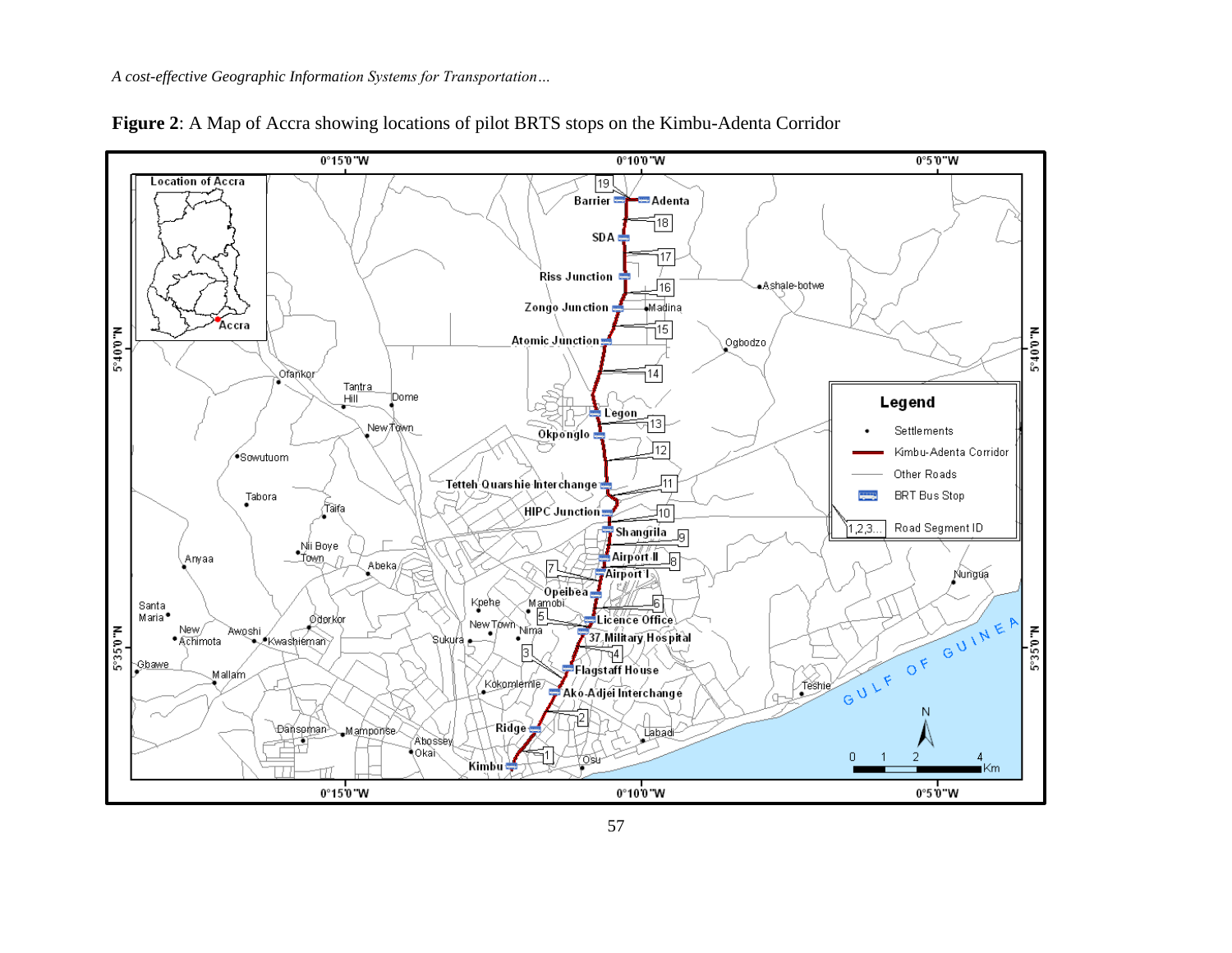$\overline{a}$ 

However, in less than two years, the pilot project was abandoned and instead replaced with a regular, low frequency bus service. Agyemang (2009) questioned the reasons for the collapse of the pilot BRT and argued that the collapse was primarily due to traffic congestion on the 'Kimbu-Adenta' corridor. Thus, the desire to provide empirical findings to support this view led to the 'traditional stopwatch and traffic congestion registration' technique, which is an adapted version of the traditional stopwatch and clipboard technique widely used in measuring travel time.

#### **The Traditional Stopwatch and Traffic Congestion Registration Technique**

The traditional stopwatch and traffic congestion registration technique is a GIS-T based application that uses a GPS receiver; a digitally formatted table (see Table 1); a stopwatch and a pen to generate travel time data for analytical purposes.



**Table 1**: A digitally formatted table used in generating travel times**<sup>a</sup>**

As illustrated in Table 1, individual route segments, marked by bus stop locations on the Kimbu-Adenta corridor have been coded with numbers from 1 to 19. The travel time is a measure of when a probe bus connects two nodes or bus stops per segment. For example, when a probe bus departs

<sup>a</sup> Note: 'SEG' denotes 'Route Segment'; 'FBS' denotes 'From Bus Stop'; 'TBS' denotes 'To Bus Stop'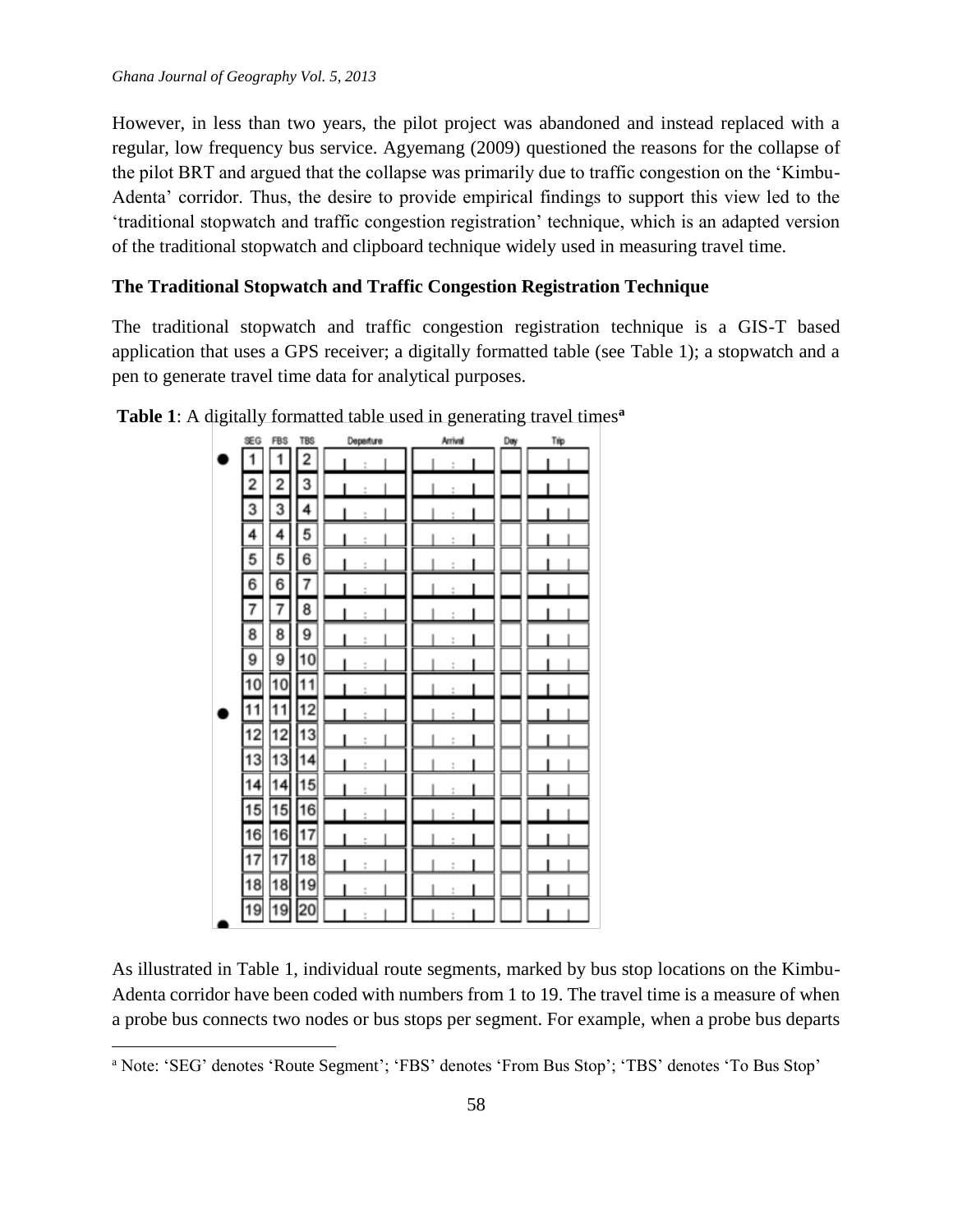from say Bus Stop 1 to Bus Stop 2, the arrival and departure times are recorded in the appropriate columns in a 24 hour format. The day and trip numbers are also entered.

As mentioned earlier, this technique is an adapted version of the traditional stopwatch and clipboard technique, one of the in-vehicle travel time data collection methods identified in Quiroga (2000). In the original version, two technicians are required in the vehicle: one of them to drive and the other one to manually record items such as the location and time of individual checkpoints and the length and time spent in queues.

In the adapted traditional stopwatch and traffic congestion registration technique, only one technician is required. This is because the researcher relied heavily on randomly selected Metro Mass Transit limited drivers who were originally part of the pilot BRT project and who still drive on the Kimbu-Adenta corridor.

Prior to testing the traditional stopwatch and traffic congestion registration technique on the field, a base map of Accra was composed.



**Figure 3**: Attribute data of BRT-designated bus stops on the Kimbu-Adenta corridor.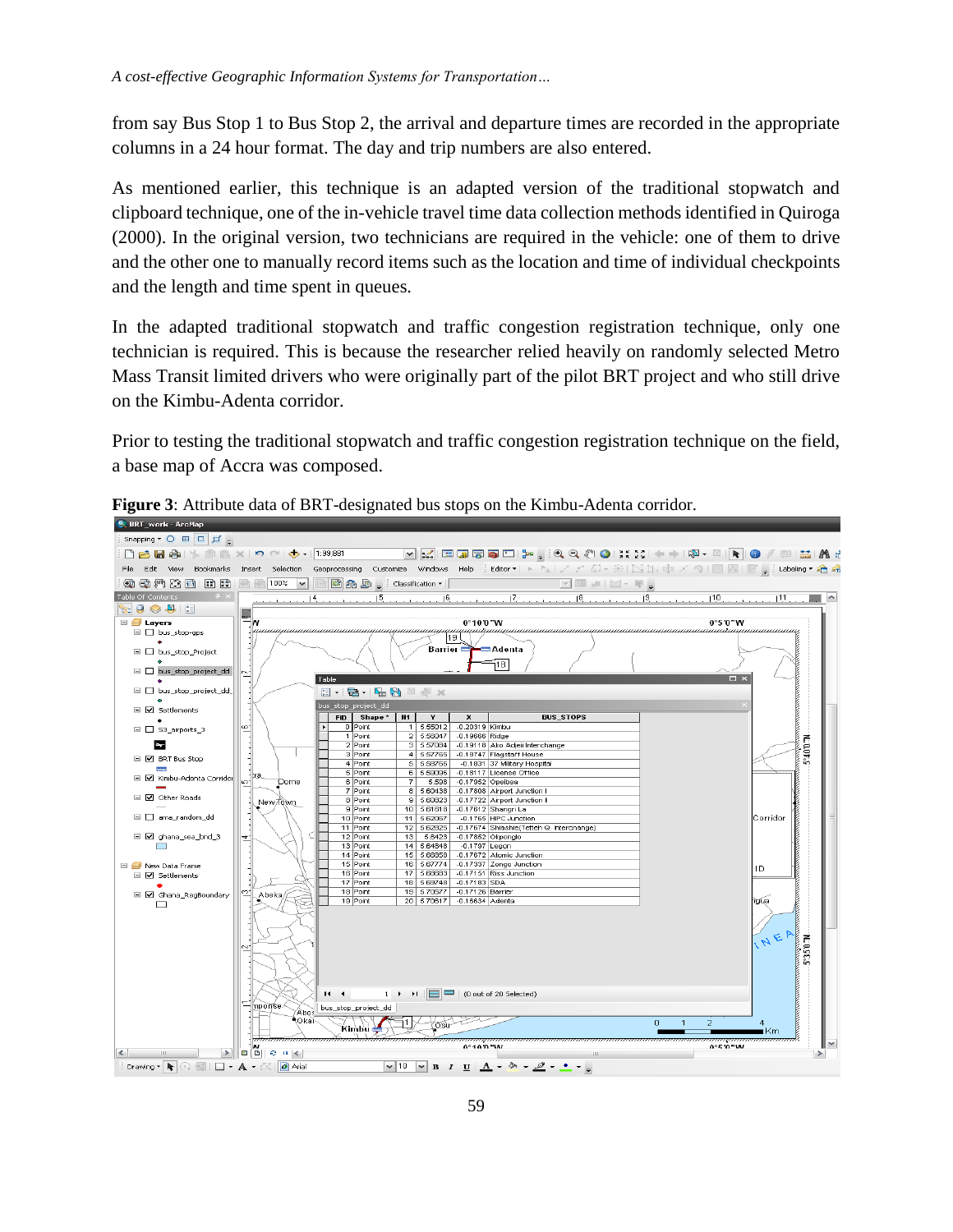# **Base Map Preparation**

In consonance with a view that rigorous GIS-T spatial analysis is only possible when the appropriate map databases are available (Taylor et al., 2000), the ArcMap software was used to compose a base vector map. This map had links to the spatial and attributes data of Accra. The existing GIS database, however, was limited in the sense that specific data for the study area, including locations of bus stops used for the pilot BRT service were unavailable. In order to compensate for this, a hand-held GPS receiver was used to record the geographic coordinates of all BRT-designated bus stops on the Kimbu-Adenta corridor, as illustrated in Figure 3.

The GPS receiver used in generating the geographic coordinates of bus stops was configured to the World Grid System of 1984 (WGS84) reference system. The GPS generated points were corrected and saved in a dBase file format. This is a simple data base management system that stores fixed field tables of textual and numeric data.

The dBase file was later incorporated into the existing spatial database of Accra. The shapefile or road line feature representing the *Kimbu-Adenta* corridor was then selected in ArcMap and converted into individual route segments using the GPS generated points as nodes.

Each route segment was assigned a unique identification number. This was done to ensure that the dynamic patterns of congestion could be visualised at the level of individual route segment, as well as on the entire corridor.

Following the base map composition, the actual field work involving the use of the traditional stopwatch and traffic congestion registration technique commenced.

# **Field Data Generation**

Given the dynamic nature of traffic congestion, travel time data was recorded at three different times of the day. These were the 'am peak' (06:00-08:30); 'off-peak' (12:00-14:30) and 'pm peak' (17:00-19:30).

Before commencement of data generation, the research objective was discussed with management of the Metro Mass Transit limited and their permission was sought. However, none of the six randomly selected drivers were informed. The researcher and an assistant took turns to monitor travel times while acting like passengers. This approach was adopted so as not to influence driving patterns of drivers under observation.

The criterion for selection is that a particular driver must have participated in the pilot BRT and must still be operating on the Kimbu-Adenta corridor. The drivers worked on rotational basis so this study considered any driver who drove at the specified time period and met the set criterion as a potential candidate for data generation. This approach was also necessary in order to avoid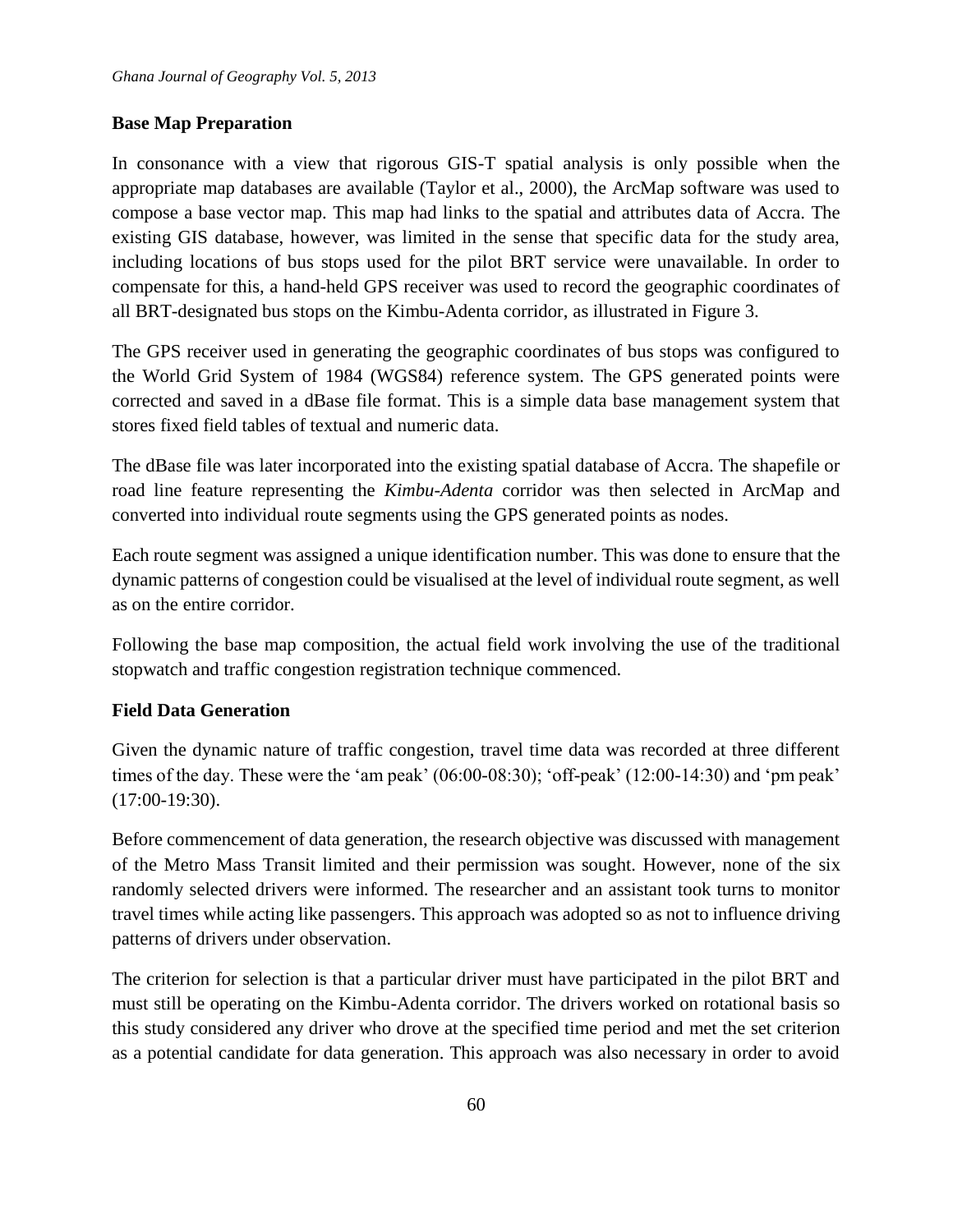the danger of the data being unduly influenced by a particular driver's driving style, in line with Taylor et al., (2000).

It should also be noted that all Metro Mass Transit Limited drivers are trained and obliged to drive only on the main corridor, in contrast with commercial or 'trotro' drivers who usually drive on the shoulders of the road to avoid traffic jam. Thus, by simply driving or floating with the general traffic flow, the true traffic conditions could be best captured and analysed.

It is acknowledged that the data may be limited for not considering situations where the probe buses do not stop at particular bus stops simply because no passengers alighted there. There were other instances where the bus drivers stopped to pick up passengers who were not necessarily waiting at the designated bus stops. At certain times too, traffic could either be static or flow freely. In order to address these limitations, a total of 120 runs were made. This is made up of six runs daily (i.e. two runs for each time period) for four continuous weeks. This sample size is considered large enough to compensate for errors in the computation of average speeds per route segment.

### **Data Processing and Reduction**

In order to reduce the data into manageable proportions, aggregated travel times for each segment was computed. This was done by taking the total length of each route segment and the associated travel time into consideration. Thus, mean speed per segment was then calculated, according to Quiroga and Bullock's (1998) formula:

$$
\bar{t}i = \frac{1}{mi} \sum_{j=1}^{mi} tL_j = \frac{1}{mi} \sum_{j=1}^{mi} \frac{L_i}{u_{ji}} = Li \frac{1}{mi} \sum_{j=1}^{mi} \frac{1}{u_{ji}}
$$

Where  $\overline{ti}$  is travel time at segment *i*;  $L_i$  is the length of segment *i*; m<sub>*i*</sub> is the number of runs (or sample size) per segment *i*, and  $u_{ij}$  is the *j*th speed record associated with segment *i*.

Calculations based on the above formula could also be termed as arithmetic mean speeds. However, Duncan (1986) and Quiroga & Bullock (1998) have argued that in analysing travel time, it is more preferable to calculate median speed per segment instead of the arithmetic mean speed per segment. This is because a median segment speed is a good measure of central tendency. In view of this, the median speed per segment was also calculated, according to Quiroga's (2000) formula:

$$
\bar{u}_{\text{L}} = \frac{L_T}{\sum_{i=1}^{n} t_{mi}} - \frac{1}{\sum_{i=1}^{n} \left[\frac{L_i}{m} - \frac{1}{u_{mi}}\right]}
$$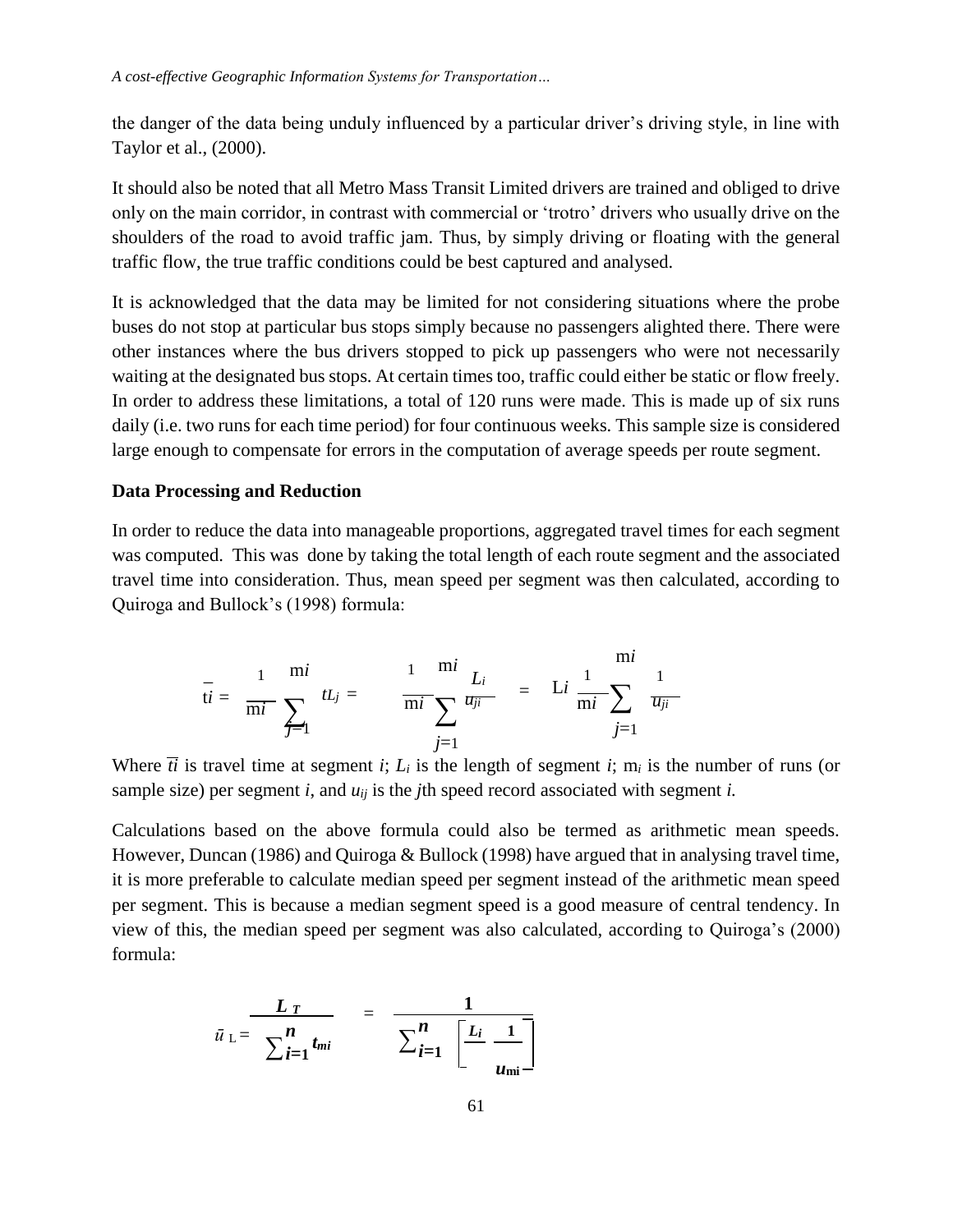Where  $\bar{u}_L$  is the overall average speed;  $t_{mi}$  is the median travel time associated with segment *i*;  $u_{mi}$ is the median speed associated with segment *i*.

The travel time data was saved in a dBase management format and incorporated into the existing database of the study area in ArcMap. A simple query was built to retrieve and classify route segments according to average speed ranges (e.g. <10 km/hr, 10-20 km/hr etc.). It was also identified that classifying average speeds into ranges and representing them with a homogenous hue may obscure individual congestion characteristics at each route segment.

To address this challenge, buffers were created from the numeric distance field containing individual travel time data for each route segment. The buffers were meant to depict the severity of traffic congestion at each route segment on the corridor. As illustrated in Figure 4, wider buffers represent very severe traffic congestion, and vice versa.



**Figure 4**: An illustration of congestion severity through buffers.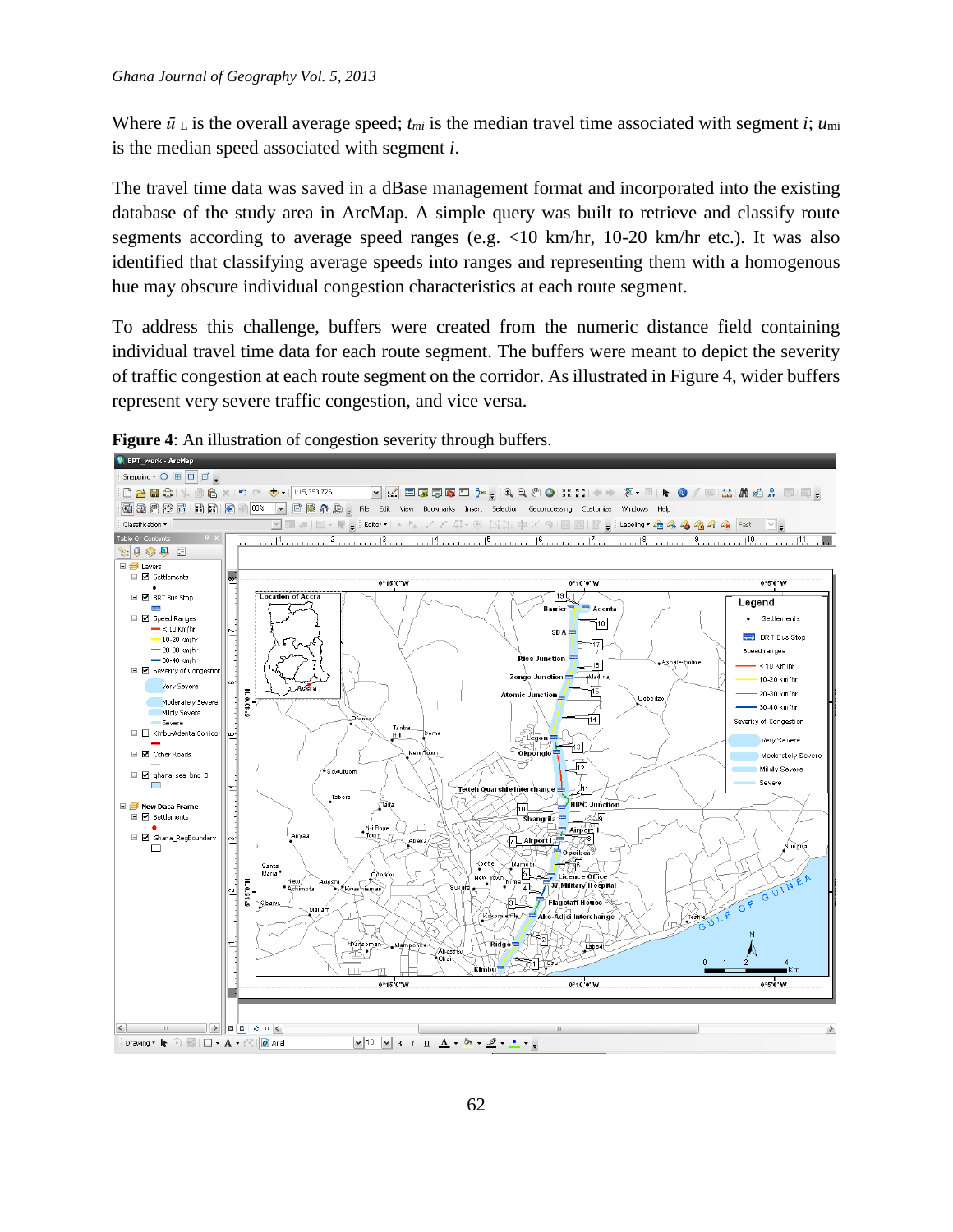**Table 2**: Computation of travel time and Segment lengths on the Kimbu-Adenta Highway in Accra, Ghana.

**Source**: Field survey

| Segment ID                 |         | $\overline{2}$ | 3      | $\overline{4}$ | 5      | 6       | 7       | 8      | 9      | 10     |
|----------------------------|---------|----------------|--------|----------------|--------|---------|---------|--------|--------|--------|
| Segment Length (in Metres) | 1786.94 | 1343.05        | 853.85 | 1251.33        | 391.31 | 799.3   | 725.58  | 434.8  | 494.93 | 568.43 |
| <b>AM Peak</b>             |         |                |        |                |        |         |         |        |        |        |
| Median Speed (Km/h)        | 12.66   | 13.43          | 25.62  | 37.54          | 11.74  | 15.99   | 43.53   | 26.09  | 14.85  | 17.05  |
| Off Peak                   |         |                |        |                |        |         |         |        |        |        |
| Median Speed (Km/h)        | 21.44   | 40.29          | 25.62  | 37.54          | 11.74  | 23.98   | 21.77   | 26.09  | 22.27  | 34.11  |
| PM Peak                    |         |                |        |                |        |         |         |        |        |        |
| Median Speed (Km/h)        | 26.8    | 18.13          | 14.94  | 15.02          | 11.74  | 23.98   | 21.77   | 26.09  | 14.85  | 34.11  |
| Segment ID                 | 11      | 12             | 13     | 14             | 15     | 16      | 17      | 18     | 19     |        |
| Segment Length (in Metres) | 1094.2  | 1894.75        | 745.1  | 2299.2         | 727.64 | 1408.87 | 1137.36 | 899.21 | 540.38 |        |
| <b>AM Peak</b>             |         |                |        |                |        |         |         |        |        |        |
| Median Speed (Km/h)        | 24.62   | 9.47           | 22.35  | 12.54          | 14.55  | 16.91   | 11.37   | 13.49  | 13.51  |        |
| Off Peak                   |         |                |        |                |        |         |         |        |        |        |
| Median Speed (Km/h)        | 32.83   | 37.9           | 22.35  | 27.59          | 14.55  | 14.09   | 17.06   | 17.98  | 16.21  |        |
| PM Peak                    |         |                |        |                |        |         |         |        |        |        |
| Median Speed (Km/h)        | 12.04   | 18.95          | 14.9   | 27.59          | 7.28   | 14.09   | 11.37   | 4.15   | 10.81  |        |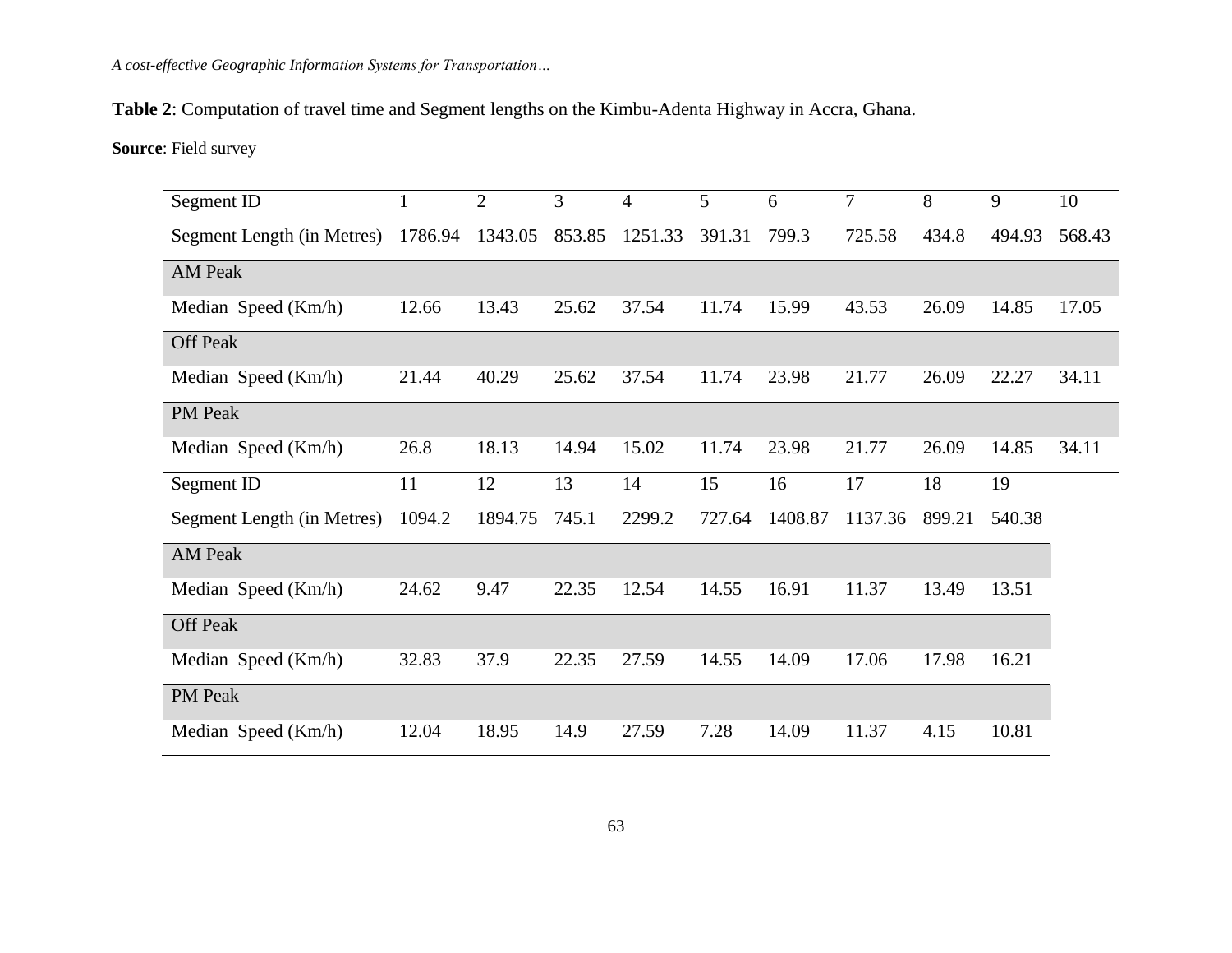The next section present results of travel-time data obtained from using the traditional stopwatch and traffic congestion registration technique on the Kimbu-Adenta corridor in Accra.

# **Results and Discussions**

The traditional stopwatch and traffic congestion registration technique is presented as a simple and comparatively cost-effective travel time data generation method that could be used to analyse the spatial and temporal patterns in urban traffic congestion. As shown in Table 2 which summarises the attribute data obtained through the traditional stopwatch and traffic congestion registration technique, none of the route segments on the Kimbu-Adenta corridor has average speed values that is equal to or more than the posted speed limit of 50 km/hr. At this posted speed limit, the buses could travel the entire corridor in about 24 minutes, barring traffic congestion. However, the study found that buses spend on the average 87 minutes; 59 minutes and 86 minutes during the morning, afternoon and evening times respectively on this major corridor.

A further analysis was performed on the percentage distribution of congestion on the Kimbu-Adenta corridor. The results are illustrated in Figure 5.

**Figure 5**: Percentage share of road segments according to speed classification during AM Peak, off-Peak and PM Peak on the Kimbu-Adenta corridor



#### **Source**: Field Survey

In percentage terms, over 60 % of road segments fall within 10-20 km/hr speed bracket during the AM peak hours. In the Off-Peak, however, a little above 40 % of segments on the corridor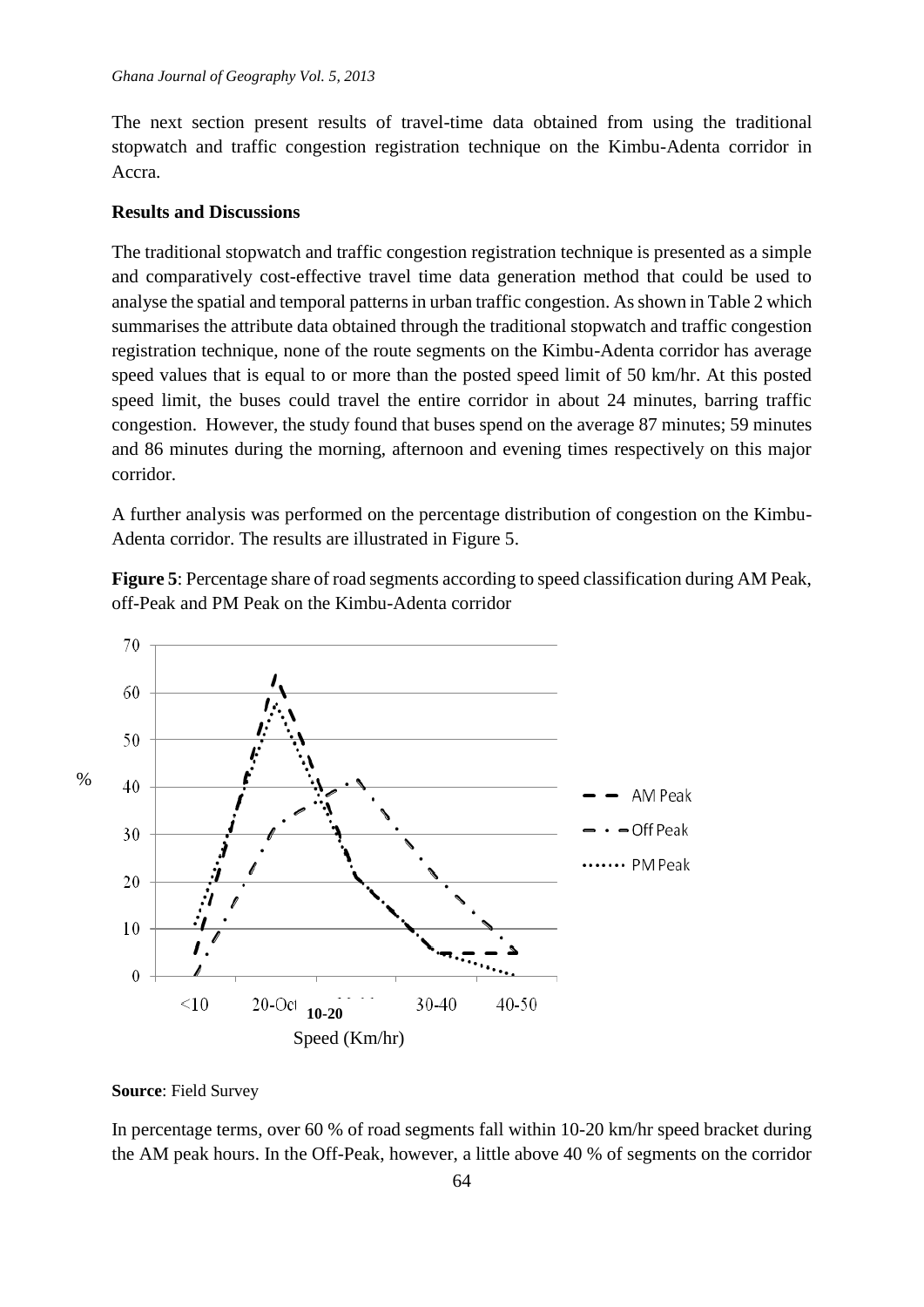register speeds of between 20-30 km/hr. During the PM peak period, a little close to 60 % rhythmic fashion of the corridor is observed to have reduced speeds in the range of 10-20 km/hr.

The above findings show that congestion on the Kimbu-Adenta corridor occurs in, corresponding to levels and scheduling of socio-economic activities dependent on the road for commuting. In the morning, most vehicles head towards the business district area of Accra, where majority of the high value socio-economic centres and activities are localised.



**Figure 6**: Colour-coded thematic maps of traffic congestion during:

AM Peak hours; b. Off Peak hours and c. PM Peak hours on the Kimbu-Adenta corridor. **Source**: Field Survey

This is the time commuters frequent these areas to shop, work, school or visit public agencies. In the evening, however, many commuters are returning home. Thus, traffic congestion occurs towards the outskirts of the city. These findings corroborate earlier studies in Accra (Addo, 2005; Oppong, 2000) which found that vehicles move slowly during the morning and evening rush hours. The findings also resonate with Owusu et al. (2006) who concluded that travelling within Kumasi's city centre in the morning is more difficult as a result of increased vehicular volume, dense pedestrian interference coupled with a number of hawkers occupying portions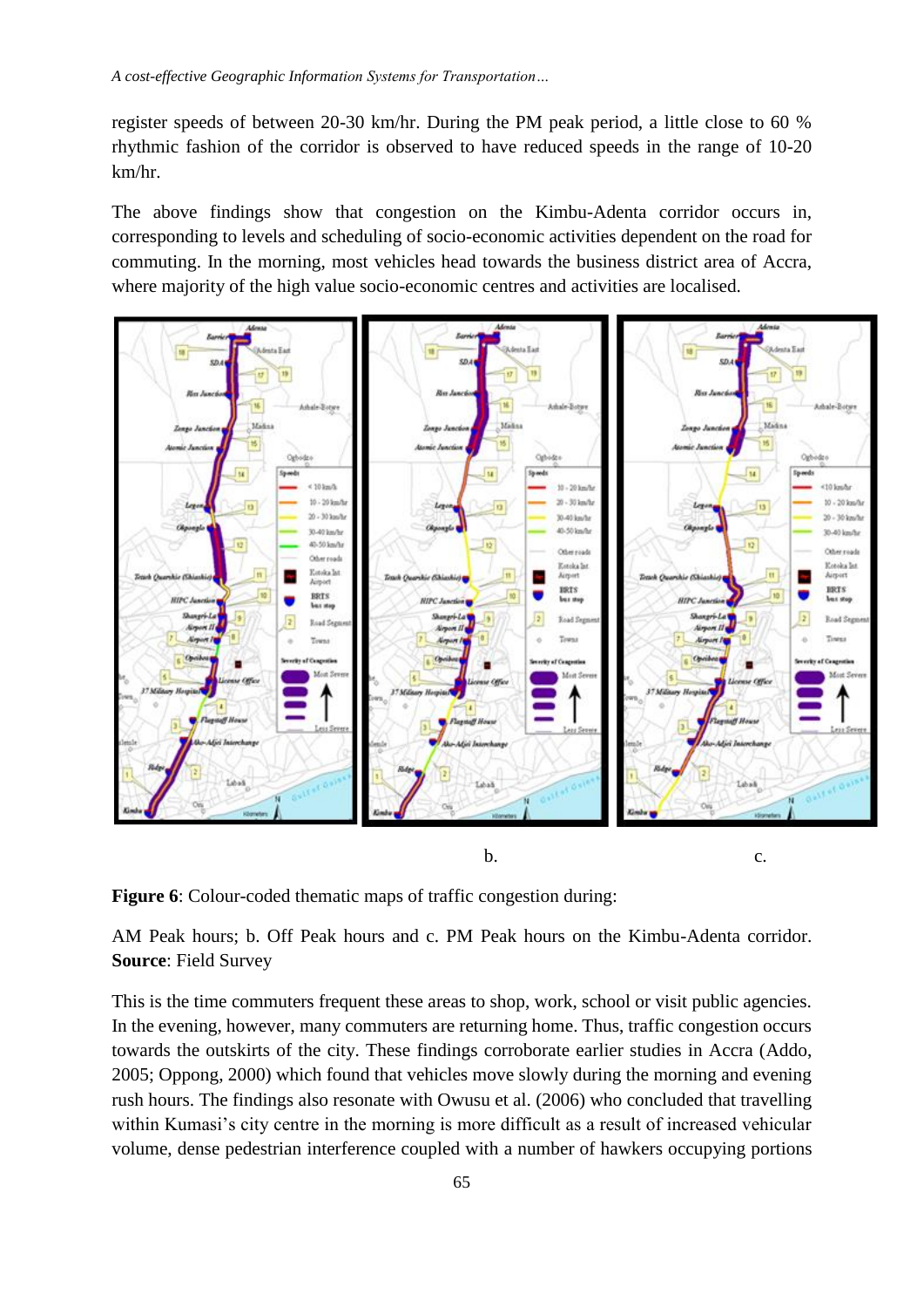of the roadway. Such activities tend to limit the road capacity and also affect vehicle travel speeds.

Using the query and buffer analyses provided in Arc Map, traffic situation on each route segment was conducted. This was to offer the possibility of visualising the trends of congestion at various portions of the road network. The results of the query and buffer analyses are shown in Figure 6 as colour-coded maps. Speed levels are portrayed in colours which depict the severity of congestion per segment. A wider buffer represents a much reduced speeds or severe traffic congestion, and vice versa.

The study also found that the pattern of traffic congestion varies with the days of the week.



**Figure 7:** Cumulative weekly median travel speeds reflecting traffic congestion

**Source**: Field Survey

As illustrated in Figure 7, at an average speed of about 14 km/hr, trips made during morning rush hours on Mondays and Wednesdays are the slowest. Comparatively, trips made on Fridays during the same period are marked by slightly improved speeds averaging around 16 km/hr. The speed averages obtained for the morning peak hour trips reflects trips that originated at Adenta and terminated at Kimbu only.

The data shows that for trips made in the evening peak hour period, Thursdays and Fridays were the slowest with an average speed of about 15 km/hr. The evening peak hour averages represent out-bound journeys from Kimbu towards Adenta.

With the exception of Wednesdays which recorded an average speed of about 16 km/hr, trips made during the afternoon off-peak periods were much faster, averaging 24 km/hr.

These trends may also be accounted for by socio-economic considerations similar to those factors which necessitate daily commuting between Adenta and the business district of Accra.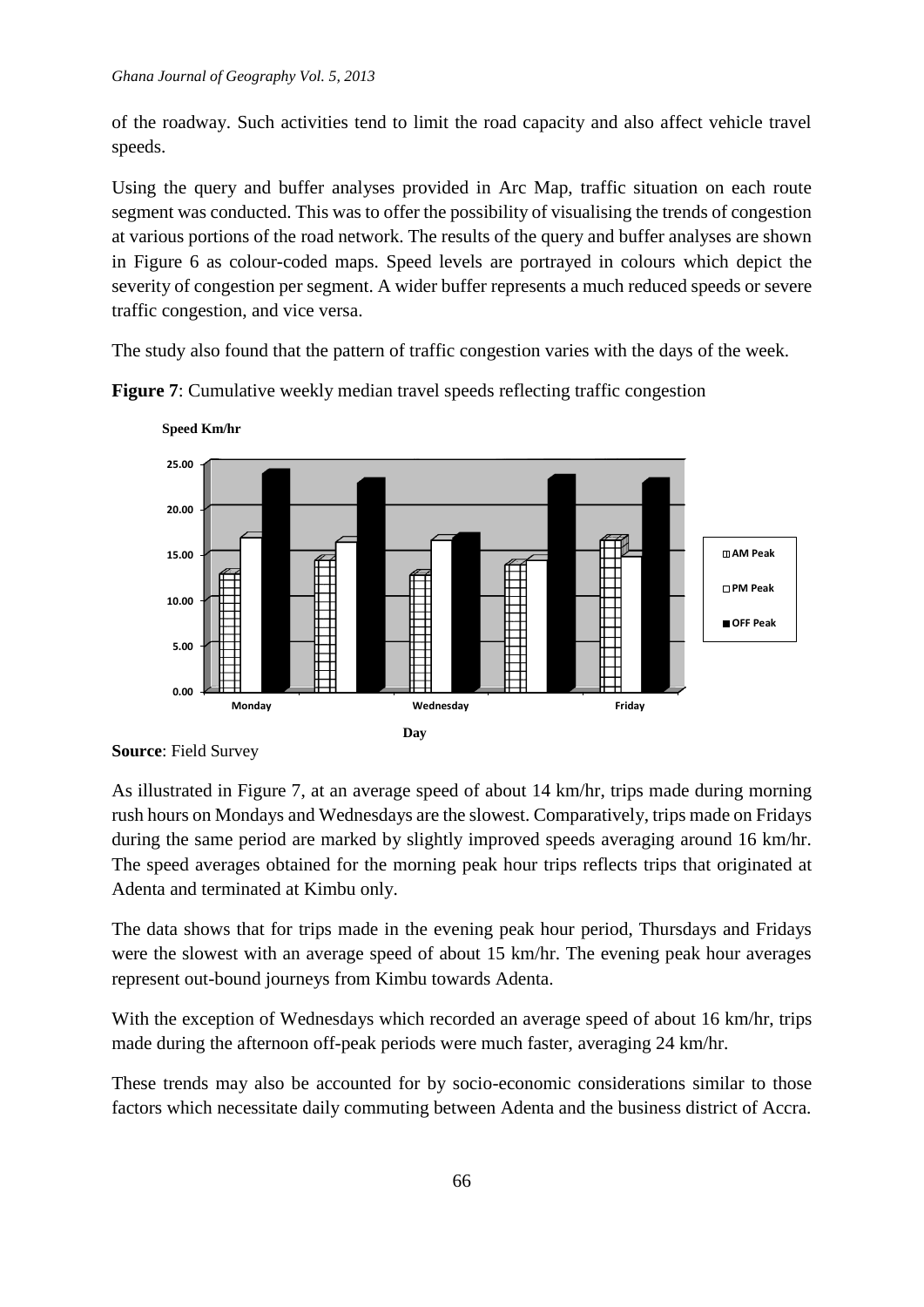The adverse effects of the observed congestion on the operation of Ghana's first-ever BRT service introduced by the Metro Mass Transit Limited on the Kimbu-Adenta corridor has been the focus of an earlier study by Agyemang, who found that unpredictable traffic conditions on the corridor was primarily responsible for the collapse of the express service.

Nevertheless, this present study focuses on the processes involved in the generation of travel time data, especially with the use of the 'traditional stopwatch and congestion registration' technique. A discussion of possibilities and challenges that emerged in the application of this GIS-T technique ensues.

### **Concluding Remarks**

The application of GIS-T in solving real-world transportation problems have been growing remarkably since the last decades. An overwhelming majority of these GIS-T applications, however, have occurred in the developed countries. This paper posits that existing devices and approaches which are sophisticated and/or expensive have limited the utility of GIS-T in developing countries like Ghana. Thus, the 'traditional stopwatch and traffic congestion registration' technique, as described in this paper is meant to suit local budgetary and expertise constraints of developing countries.

As demonstrated in this paper, the 'traditional stopwatch and traffic congestion registration' technique for generating congestion data, in principle, is akin to the 'floating car' technique which paints an unadulterated picture of congestion scenarios (Owusu et al., 2006; Taylor et al., 2000; Robertson, 1994; Wardrop and Charlesworth, 1954).

The major difference between these data generation techniques is that, compared to the sophisticated 'floating car' technique, the 'traditional stopwatch and traffic congestion registration' technique costs far less and is easy to use with minimal training. This is not to suggest that the existing technique is wrong or deficient but this paper is intended to offer a complementary cost-effective and efficient tool with the ultimate aim of encouraging GIS-T applications generally, and specifically, traffic congestion studies in developing countries.

While previous studies have established that majority of corridors in Accra are congested and that deficiencies in land use and transport infrastructure create and exacerbate the prevalence of congestion (Oteng-Ababio and Agyemang, 2012; Agyemang, 2009; Ghana Institution of Engineers (GhIE), 2008; Addo, 2005; Oppong, 2000), the novelty in this paper lies in the possibility of visualising the patterns of traffic congestion on road networks at a disaggregated scale through maps.

The author believes that what can be seen can be solved. Thus, with respect to the patterns observed on the Kimbu-Adenta highway, it is now easier to identify which road segments are problem areas and what appropriate measures need to be taken to ensure free flow of traffic. Taylor et al., (2000) have argued strongly that the spread, duration and intensity of congestion are of special concern in urban policy making and transport planning. Thus, inspired by these authors, Agyemang (2009) recommended to city authorities the commencement of the Tetteh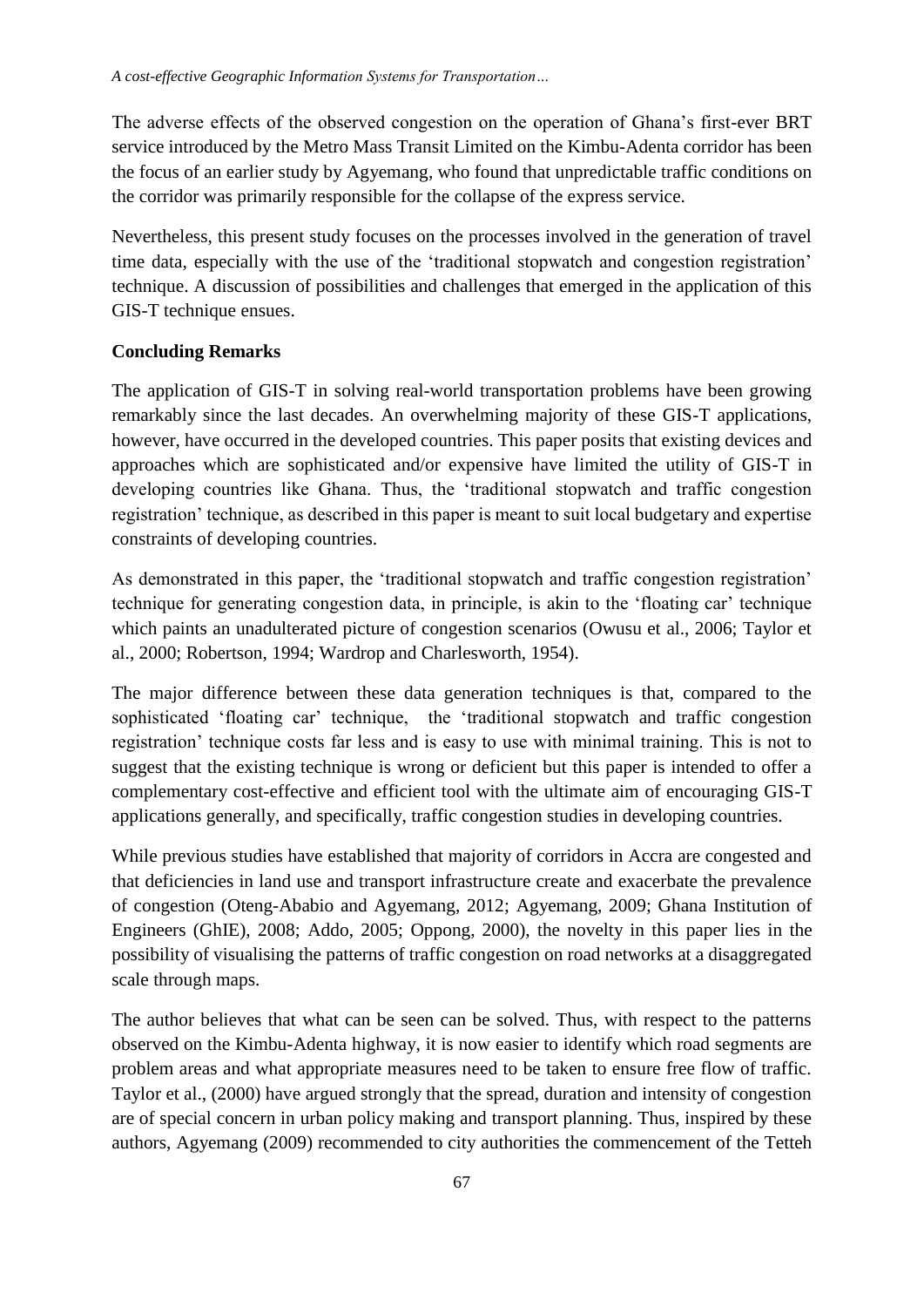Quarshie-Adenta road expansion to consider the construction of flyovers/overpasses at points of major road intersections to ensure free flow of traffic.

Specifically, the author recommended for priority attention road segments 13 and 15 (i.e. Legon and Atomic Junction) among others. These were segments that recorded very low speed levels in the analysis. At the time of writing this paper, there are indications to show that the recommendation seems to have been heeded to as overpasses have been constructed at these points. This scenario is a further demonstration of the practical utility of the 'traditional stopwatch and traffic congestion registration' technique in generating data that could be used to address real world traffic problems.

Notwithstanding its practical utility, this new technique could be seen as leading the efforts to make GIS-T applications widespread in developing countries. Given the variability in patterns of traffic congestion, it is recommended that real-time travel data be generated at regular intervals. To this end, future studies could further modify and apply the technique in several geographical scales and on different thematic research areas as well.

# **References**

- Addo, S.T. (2005): Urban Transport in Ghana and Africa: Problems and Solutions. *Ghana Geographical Association*, Vol. 24.
- Agyekum, P. (2008): Socio-economic Impact of Traffic Congestion. Proceedings of "Traffic Congestion in Major Urban Cities in Ghana", Engineers Centre, Accra,
- Agyemang, E. (2013). Traffic Congestion & Public Transport in Ghana: A Triangulated Analysis. LAP LAMBERT Academic Publishing.
- Agyemang, E. (2009). Traffic Congestion: The bane of a bus rapid transit systems in Accra, Ghana? Published Master of Philosophy Thesis, Department of Geography, Norwegian University of Science and Technology, Trondheim http://ntnu.divaportal.org/smash/record.jsf?pid=diva2:219162
- Armah, F. A., Yawson, D. O., & Pappoe, A. A. N. M. (2010). A Systems dynamics approach to explore traffic congestion and air pollution link in the city of Accra, Ghana. *Sustainability*, Vol. 2, 252-265. http://dx.doi.org/10.3390/su2010252
- Benz, R.J. & Ogden, M.A. (1996). Development and Benefits of Computer-aided Travel Time Data Collection. *Transportation Research Record 1551, Transportation Research Board,* Washington DC, pp. 1-7.
- Carisma, B & Lowder, S. (Undated). *'*Economic Costs of Traffic Congestion: A Literature Review for Multiple Locations [http://greenconsumerism.net/wpcontent/uploads/2008](http://greenconsumerism.net/wpcontent/uploads/2008%09/08/the-cost-of-traffic-congestion3.pdf%20Accessed%20on%2022.02.2009) [/08/the-cost-of-traffic-congestion3.pdf Accessed on 22.02.2009](http://greenconsumerism.net/wpcontent/uploads/2008%09/08/the-cost-of-traffic-congestion3.pdf%20Accessed%20on%2022.02.2009)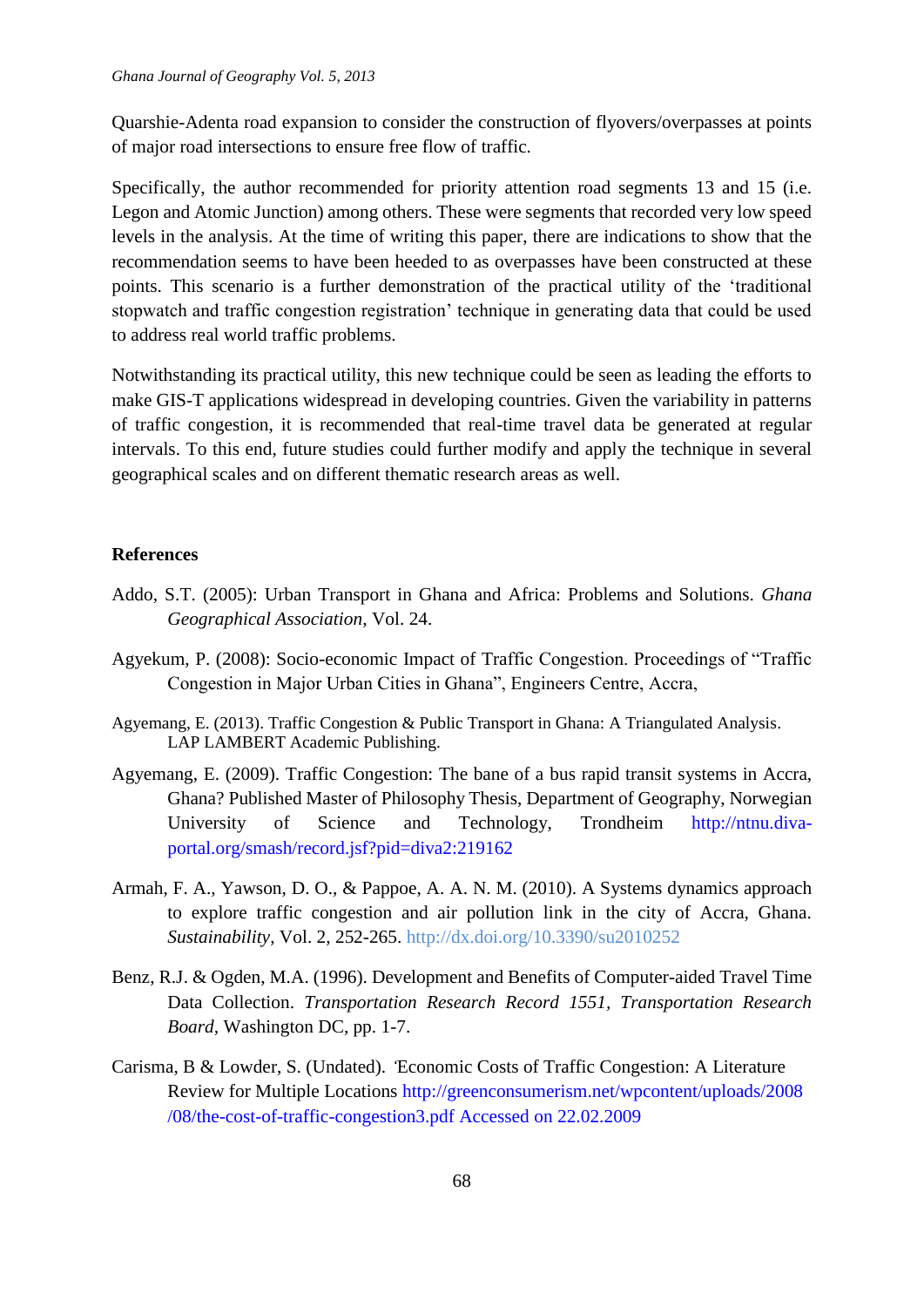- Coppock, J.T,. & Rhind, D.W. (1991). The History of GIS. pp. 21-43: Maguire, D.J., Goodchild, M.F. & Rhind, D.W. (Eds.): *Geographical Information Systems: Principle and Applications*, Vol.1. Longman, Harlow, UK.
- Danquah, S.B.( 2008). Economic and Social Cost of Traffic Congestion in Major Cities in Ghana-Techiman. Proceedings of "Traffic Congestion in Major Urban Cities in Ghana", Engineers Centre.
- Derekenaris, G., Garofalakis, J., Makris, C., Prentzas, J., Sioutas, S., & Tsakalidis, A. (2001). Integrating GIS, GPS and GSM Technologies for the effective Management of Ambulances. Elsevier Science Ltd.
- Dulal, H.B., Brodnig, G. and Onoriose, C.G. (2011). Climate Change Mitigation in the Transport Sector through Urban Planning: A review. *Habitat International*, Vol. 35, pp.494-500
- Duncan, A.J., (1986). Quality Control and Industrial Statistics, 5th ed. Irwin, Homewood, IL. Fletcher, D. (2000). Geographic information systems for transportation: A look forward. *Transportation in the New Millenium: State of the Art and Future Directions,* Washington, DC: Transportation Research Board, CD-ROM
- Foresman, T.W. (1998). The History of Geographic Information Systems: Perspectives from the Pioneers. Prentice-Hall, Upper Saddle River, NJ.
- Francois, M.I. & Willis, A. (1995). Developing Effective Congestion Management Systems. Federal Highway Administration, Technical Report No.8, 22.
- Ghana Institution of Engineers (GhIE) (2008). Mini-Conference on Traffic Congestion in Major Cities in Ghana. 21<sup>st</sup> February 2008 at The Engineer's Centre, Accra
- Goodchild, M.F. (1992). Geographic Information Science. *International Journal of Geographic Information Systems*, Vol. 6, pp. 31-45.
- Govind, S., Ardekani, S.A., Kazmi, A. (1999). A PC-based Decision Tool for Roadway Incident Management. *Computer- Aided Civil and Infrastructure Engineering,* Vol. 14, pp.299-307.
- Guo, P., & Poling, A.D. (1995). Geographic Information Systems/Global Positioning Systems Design for Network Travel Time Study. Transportation Research Record 1497, Transportation Research Board, pp.135-139, Washington, DC.
- Harding, J., Salwin, A., Shank, D.& Ghaman, R., (1996). GPS Applications for Traffic Engineering Studies. Preprint 960214, Transportation Research Board, 75th Annual Meeting, Washington, DC, 7-11 January 1996.
- Hay, S.I. Omumbo, J.A., Craig, M.H. & Snow, R.W. (2000). Earth Observation, Geographic Information Systems and *Plasmodium falciparum* Malaria in Sub-Saharan Africa.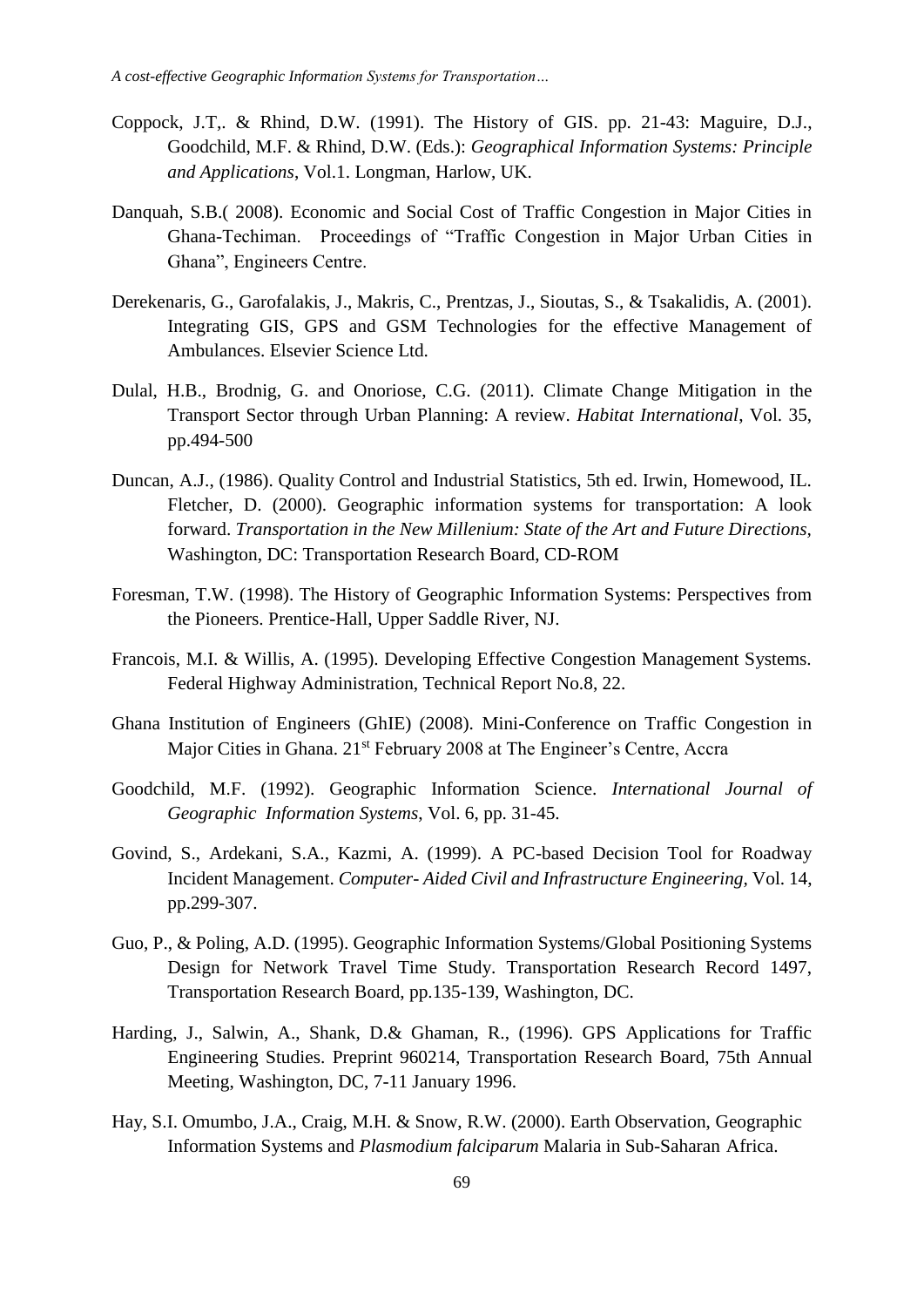*Advances in Parasitology* Vol. 47, pp.173–174. [http://dx.doi.org/10.1016/S0065-](http://dx.doi.org/10.1016/S0065-%20%09308X(00)47009-0) [308X\(00\)47009-0](http://dx.doi.org/10.1016/S0065-%20%09308X(00)47009-0)

- Jiang, Y. Li, S. & Zhu, K.Q. (2005). Traffic Delay Studies at Signalized Intersections with Global Positioning System Devices. Institute of Transportation Engineers, Vol. 75, Issue (8), pp. 30-39
- Kristensen, T.K. Malone, J.B & McCarroll, J.C (2001). Use of Satellite Remote Sensing and Geographic Information Systems to Model the Distribution and Abundance of Snail Intermediate Hosts in Africa: A Preliminary Model for *Biomphalaria pfeifferi* in Ethiopia. *Acta Tropica,*Vol., Vol. 79, Issue 1, pp. 73–78 [http://dx.doi.org/10.1016/S0001-706X\(01\)00104-8](http://dx.doi.org/10.1016/S0001-706X%2801%2900104-8)
- Kwakye, E. A. & Fouracre, P. R. (1998). Urban transport policy reform in Ghana. Paper presented at *CODATU VIII Conference,* Cape Town.
- Laird, D. (1996). Emerging Issues in the Use of GPS for Travel Time Data Collection. National Traffic Data Acquisition Conference, Albuquerque, NM, 6-9 May, 1, pp. 117-123.
- Liu, T.K & Haines, M. (1996). Travel Time Data Collection Field Tests-Lessons Learned. Report FHWA PL-96-010, FHWA, US Department of Transportation, Cambridge, Mass.
- Lomax,T., Turner, S., Shunk, G., Levinson, H.S., Pratt, R.H., Bay, P.N., & Douglas, G.B., (1997). Quantifying Congestion. Final Report. National Cooperative Highway Research Program, Transportation Research Board, 184.
- Martin, C. Curtis, B. Fraser, C. & Sharp, B (2002). The Use of a GIS-based Malaria Information System for Malaria Research and Control in South Africa. *Health & Place* Vol. 8, Issue 4, pp. 227–236.
- Miller, H.J. & Shaw, S.L. (2001). Geographic Information Systems for Transportation: Principles and Applications, New York: Oxford University Press Metro Mass Transit Limited (2008). Bus Rapid Transit System. URL[:http://www.metromass.com/transit](http://www.metromass.com/transit%20%09_system.htm)  [\\_system.htm.](http://www.metromass.com/transit%20%09_system.htm) Accessed 15.09.2008
- Oteng-Ababio, M. & Agyemang, E. (2012). Virtue out of Necessity? Urbanisation, Urban Growth and Okada Services in Accra, Ghana. *Geography and Geology*. Vol. 4, No. 1 <http://dx.doi.org/10.5539/jgg.v4n1p148>
- Owusu, J., Afukaar,F., & Prah, B.E.K. (2006). Urban Traffic Speed Management the Use GPS/GIS. Shaping the Change, XXIII FIG Congress, Munich, Germany, October 8-13,
- Rodrigue, J-P, Comtois, C. & Slack, B. (2009). The Geography of Transport Systems, 2<sup>nd</sup> ed., New York: Routledge.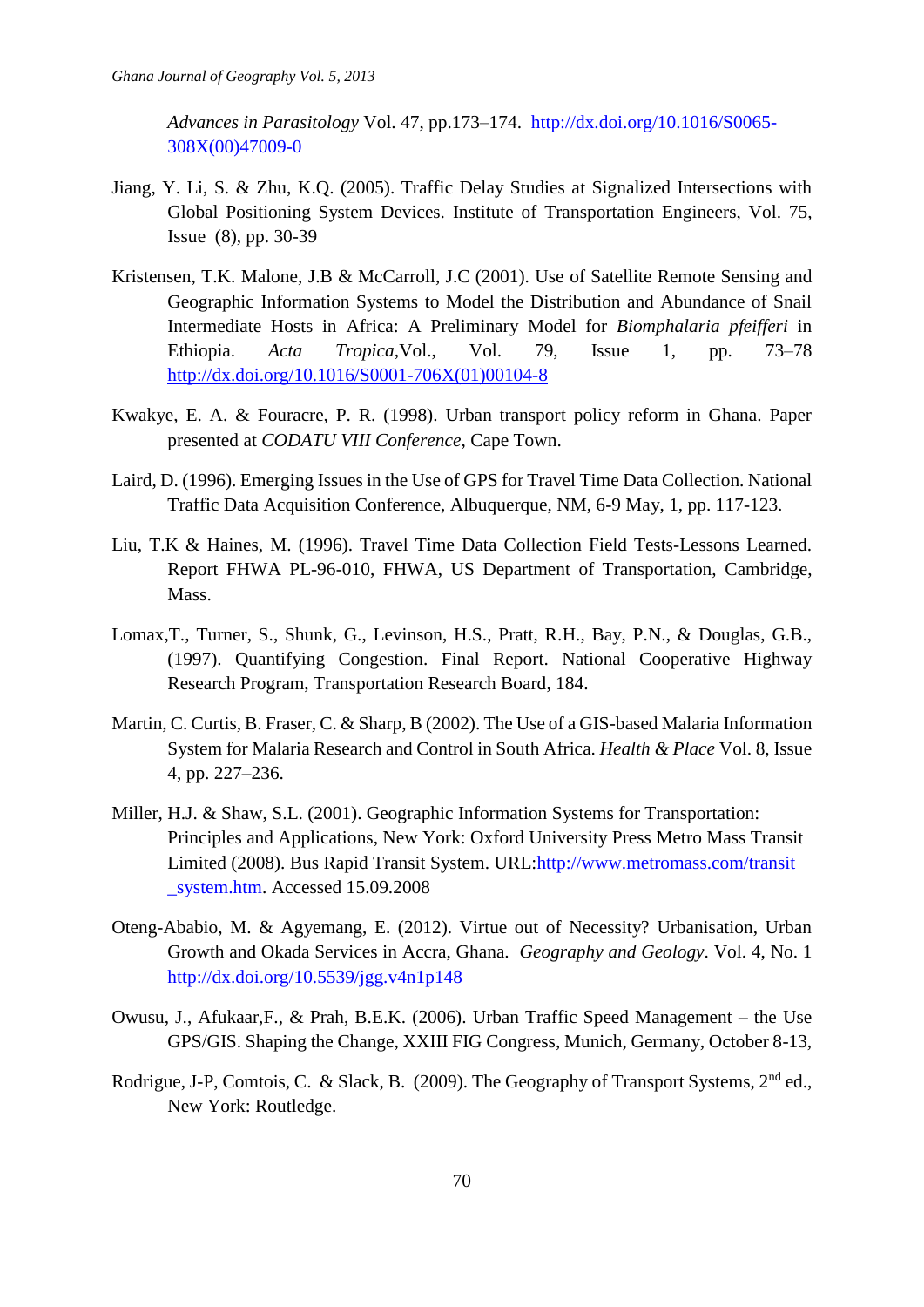- Schwartz, W.L., Suhrbier, J.H., & Gardner, B.J. (1995). Data Collection and Analysis Methods to support Congestion Management Systems. ASCE Transportation Congress Proceedings 2, pp. 2012-2023, San Diego, CA.
- Tanser, F. & Wilkinson, D. (1999). Spatial Implications of the Tuberculosis DOTS Strategy in Rural South Africa: A Novel Application of Geographical Information System and Global Positioning System Technologies. *Tropical Medicine & International Health*, Vol. 4, Issue 10, pp. 634–638. DOI: 10.1046/j.1365-3156.1999.00469.x
- Turner, S.M. (1996). Advanced Techniques for Travel Time Data Collection. *Transport Research Record 1551, Transportation Research Board*, Washington DC, pp. 51-58.
- Taylor, M. A.P. Woolley, J.E. & Zito, R. (2000). Integration of the Global Positioning System and Geographical Information Systems for Traffic Congestion Studies. Thill J.C. (ed.) *Geographic Information Systems in Transportation Research (1<sup>st</sup> ed).* Elsevier Science Limited, Amsterdam, The Netherlands.
- Thill, J.C. (2000). Geographic Information Systems for Transportation in Perspective. *Transport Research Part C,* Vol. 8. Elsevier Science Ltd.
- Oppong, A. P. (2000). Problems of Urban Mobility and Accessibility: The Case of Accra. Unpublished Master of Philosophy Thesis, Department of Geography, University of Ghana, Legon.
- Quiroga, C.A. & Bullock, D. (1998). Travel Time Studies with Global Positioning and Geographic Information Systems: An Integrated Methodology. *Transportation Research Part C6*, pp.101-127. Pergamon.
- Quiroga, C.A., (2000). Performance Measures and Data Requirements for Congestion Management Systems. Thill J.C. (ed.) *Geographic Information Systems in Transportation Research* 1 st ed*.,* Elsevier Science Limited, Amsterdam.
- Robertson, H.D., (Ed.), (1994). ITE Manual of Traffic Engineering Studies (4th ed.) Prentice-Hall, Englewood Cliffs, NJ.
- Vonderohe, A.P., Travis, L., Smith, R.L., & Tsai, V. (1993). Adaptation of Geographic Information Systems for Transportation. National Cooperative Research Program Report 359, Transportation Research Board, Washington DC.
- Wardrop, J.G., & Charlesworth, G. (1954). A Method of Estimating Speed and Flow of Traffic from a Moving Vehicle. Proceedings of the Institution of Civil Engineers, Vol. 3, Issue 2, pp. 154-171.
- Wiggins, L. Dueker, K. Ferreira, J. Merry, C. Peng, Z. & Spear, B. (2000) "Application challenges for geographic information science: Implications for research, education and policy for transportation planning and management," *URISA Journal,* 12, 52-59